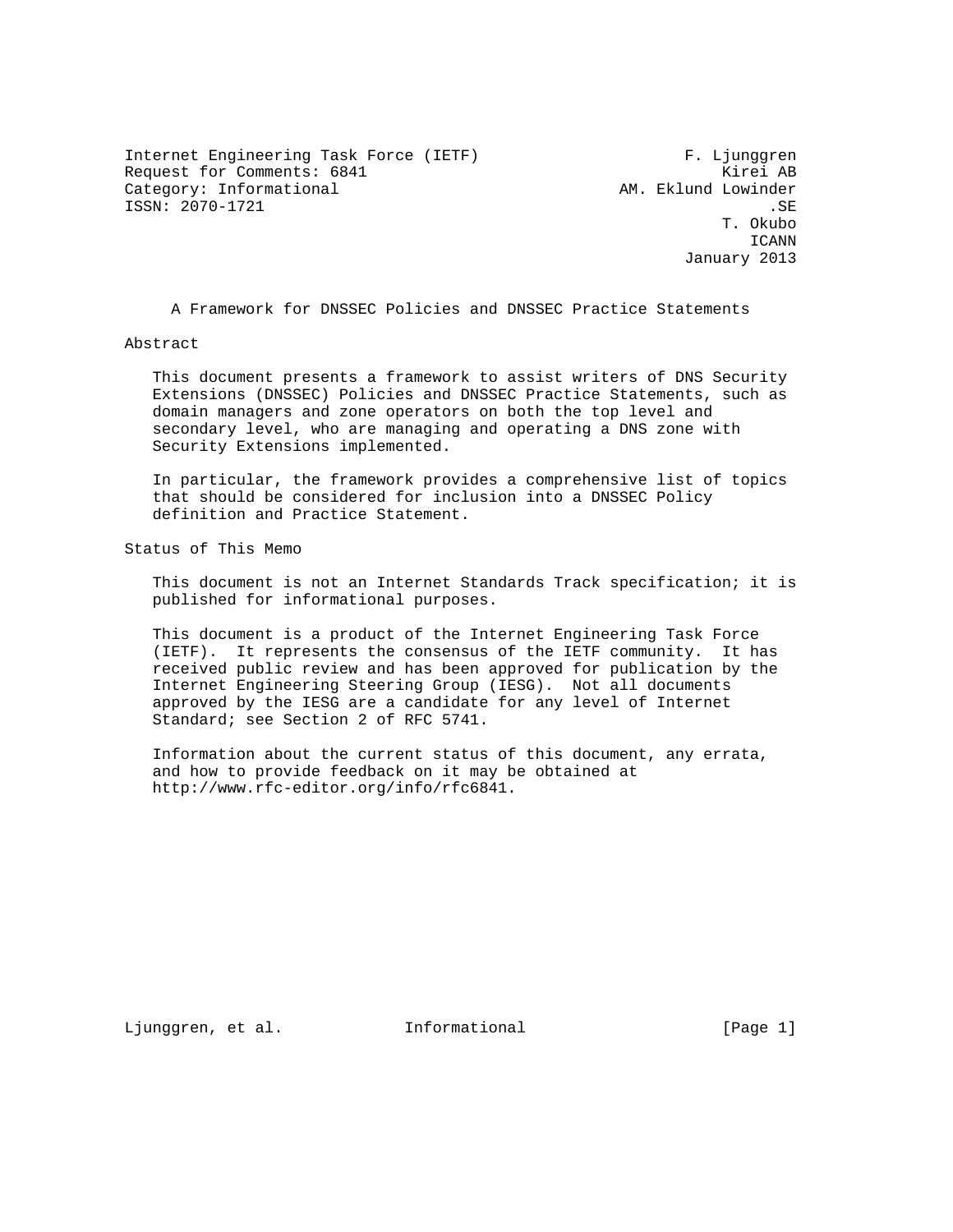# Copyright Notice

 Copyright (c) 2013 IETF Trust and the persons identified as the document authors. All rights reserved.

 This document is subject to BCP 78 and the IETF Trust's Legal Provisions Relating to IETF Documents (http://trustee.ietf.org/license-info) in effect on the date of

 publication of this document. Please review these documents carefully, as they describe your rights and restrictions with respect to this document. Code Components extracted from this document must include Simplified BSD License text as described in Section 4.e of the Trust Legal Provisions and are provided without warranty as described in the Simplified BSD License.

Table of Contents

| 1.1. |                                                                                                              |
|------|--------------------------------------------------------------------------------------------------------------|
| 1.2. |                                                                                                              |
| 1.3. | $\overline{4}$                                                                                               |
|      | $\overline{4}$                                                                                               |
|      | 6                                                                                                            |
| 3.1. |                                                                                                              |
|      | 3.2. DNSSEC Practice Statement 7                                                                             |
|      | 3.3. Relationship between DNSSEC Policy and Practice                                                         |
|      | Statement $\ldots$ $\ldots$ $\ldots$ $\ldots$ $\ldots$ $\ldots$ $\ldots$ $\ldots$ $\ldots$ $\ldots$ $\ldots$ |
| 3.4. |                                                                                                              |
|      | 4. Contents of a Set of Provisions 10                                                                        |
| 4.1  |                                                                                                              |
| 4.2. | Publication and Repositories 11                                                                              |
| 4.3. | Operational Requirements 12                                                                                  |
| 4.4. | Facility, Management, and Operational Controls 13                                                            |
| 4.5. | Technical Security Controls 17                                                                               |
| 4.6. |                                                                                                              |
|      |                                                                                                              |
| 4.8. |                                                                                                              |
|      | Outline of a Set of Provisions 23                                                                            |
| б.   | Security Considerations 26                                                                                   |
|      |                                                                                                              |
|      |                                                                                                              |
|      | 8.1. Normative References 26                                                                                 |
|      | 8.2. Informative References 26                                                                               |
|      | $\mathbf{1}$<br>5 <sub>1</sub><br>7.<br>8 <sub>1</sub>                                                       |

Ljunggren, et al. 1nformational 1999 [Page 2]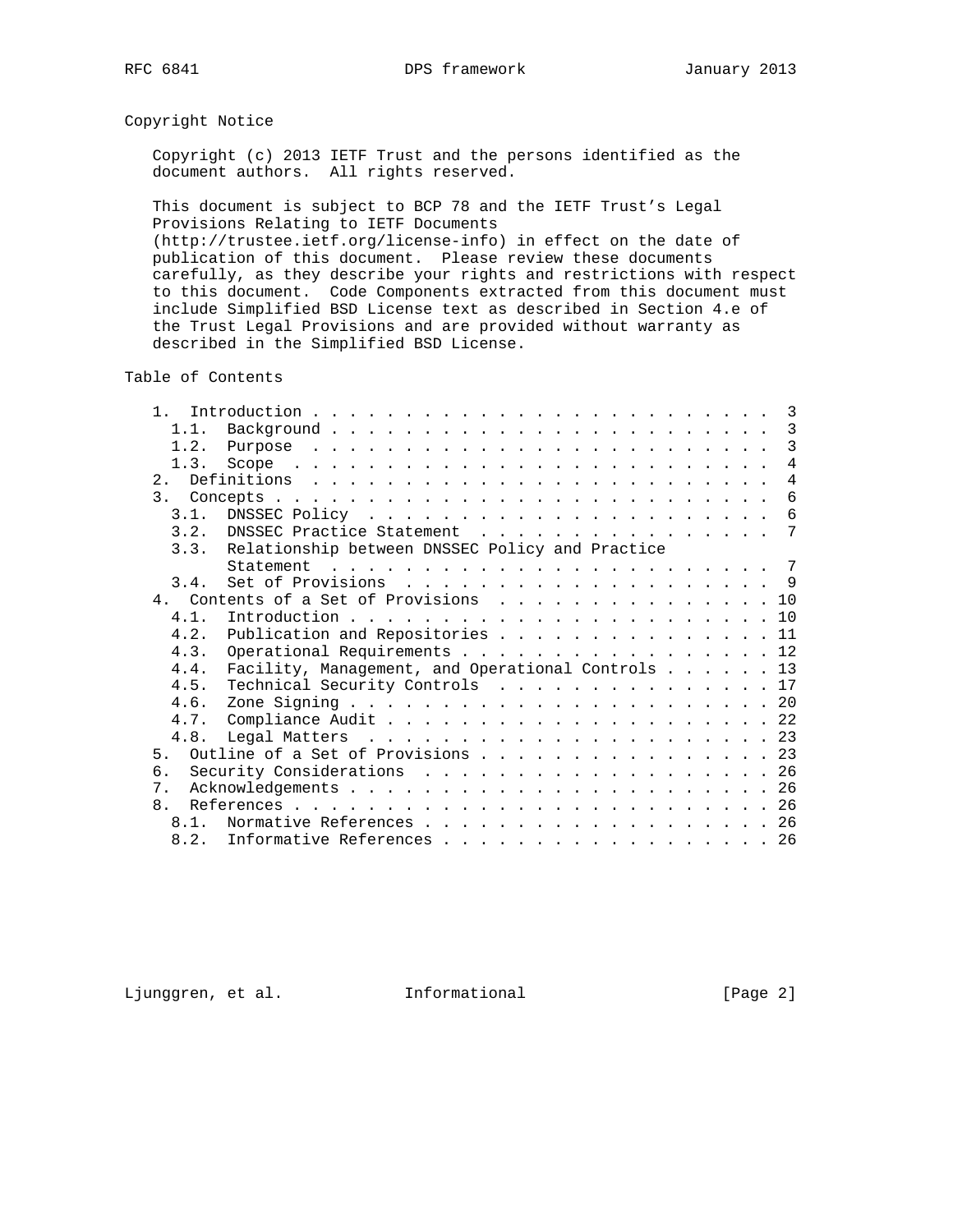# 1. Introduction

#### 1.1. Background

 The Domain Name System (DNS) was not originally designed with strong security mechanisms to provide integrity and authenticity of its data. Over the years, a number of vulnerabilities have been discovered that threaten the reliability and trustworthiness of the system.

 The Domain Name System Security Extensions (DNSSEC, [RFC4033], [RFC4034], [RFC4035]) address these vulnerabilities by using public key cryptography to add data origin authentication, data integrity verification, and authenticated denial-of-existence capabilities to the DNS. In short, DNSSEC provides a way for software to verify the origin of DNS data and validate that it has not been modified in transit or by intermediaries.

 To provide a means for stakeholders to evaluate the strength and security of the DNSSEC chain of trust, an entity operating a DNSSEC enabled zone may publish a DNSSEC Practice Statement (DPS), comprising statements describing critical security controls and procedures relevant for scrutinizing the trustworthiness of the system. The DPS may also identify any of the DNSSEC Policies (DPs) it supports, explaining how it meets their requirements.

 The DP and DPS are not primarily aimed at users who rely on signed responses from the DNS ("relying parties"); instead, their audience is other stakeholders of the DNS infrastructure, a group that may include bodies such as regulatory authorities.

 Even though this document is heavily inspired by the "Internet X.509 Public Key Infrastructure Certificate Policy and Certification Practices Framework" [RFC3647], with large parts being drawn from that document, the properties and structure of the DNSSEC trust model are fundamentally different from those of the X.509 Public Key Infrastructure (PKI).

## 1.2. Purpose

 The purpose of this document is twofold. Firstly, the document explains the concepts of a DNSSEC Policy (DP) and of a DNSSEC Practice Statement (DPS), and it describes the relationship between the two. Secondly, it presents a framework to encourage and assist writers of Policies and Practice Statements in creating consistent and comparable documents. In particular, the framework identifies the elements that should be considered in formulating a DP or a DPS.

Ljunggren, et al. 1nformational 1999 [Page 3]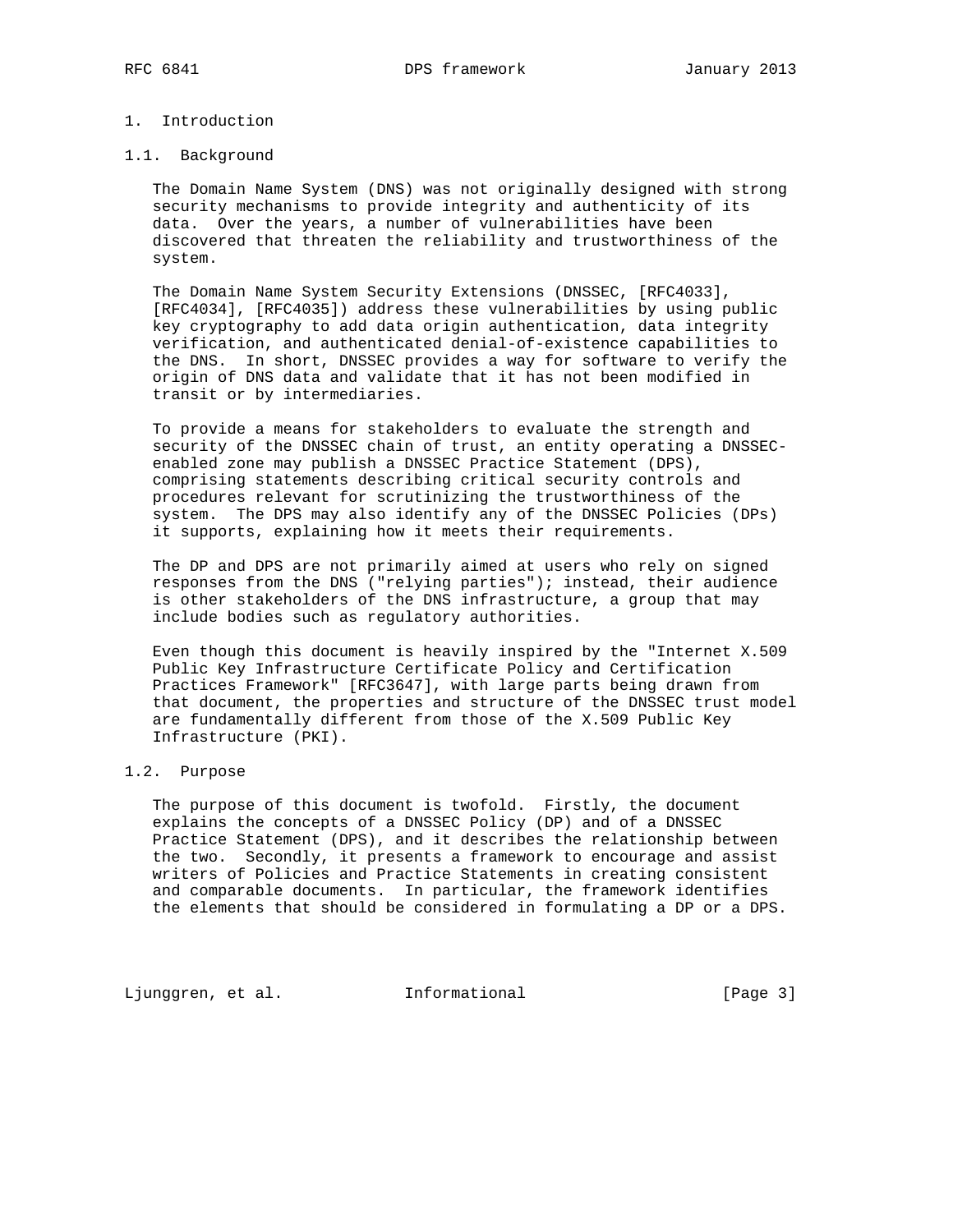It does not, however, define a particular Policy or Practice Statement, nor does it seek to provide legal advice or recommendations as to the contents.

### 1.3. Scope

 The scope of this document is limited to discussion of the topics that can be covered in a DP or a DPS, but it does not go into the specific details that could possibly be included in either a DP or a DPS. In particular, this document describes the types of information that should be considered for inclusion in them.

 This framework should be viewed and used as a checklist of factors that ought be taken into consideration prior to deploying DNSSEC, and as an outline to create an operational practices disclosure document. As such, it focuses on the topics affected by the introduction of DNSSEC into a zone. Other aspects, such as the operations of name servers and registry systems, are considered out of scope. The framework is primarily aimed at Top-Level Domain (TLD) managers and organizations providing registry services, but it may be used by high-value domain holders and so serve as a checklist for DNSSEC readiness at a high level.

 This document assumes that the reader is familiar with the general concepts of DNS, DNSSEC, and PKI.

2. Definitions

This document makes use of the following defined terms:

- Audit logs: Control evidence information to prove the integrity of processes. This may be generated by DNS and DNSSEC-related systems, supplied by the surrounding facility, or obtained from manually generated, non-electronic documentation. Audit logs will be examined by the internal and/or external auditors.
- Activation data: Data values, other than keys, required to operate the cryptographic modules used to protect the keys from unauthorized use.
- Chain of trust: A hierarchical structure of trust consisting of DNS keys, signatures, and delegation signer records that, when validated in a series, can provide proof of authenticity of the last element in the chain, providing that the first element is trusted. Usually, the first element is a trust anchor.

Ljunggren, et al. Informational [Page 4]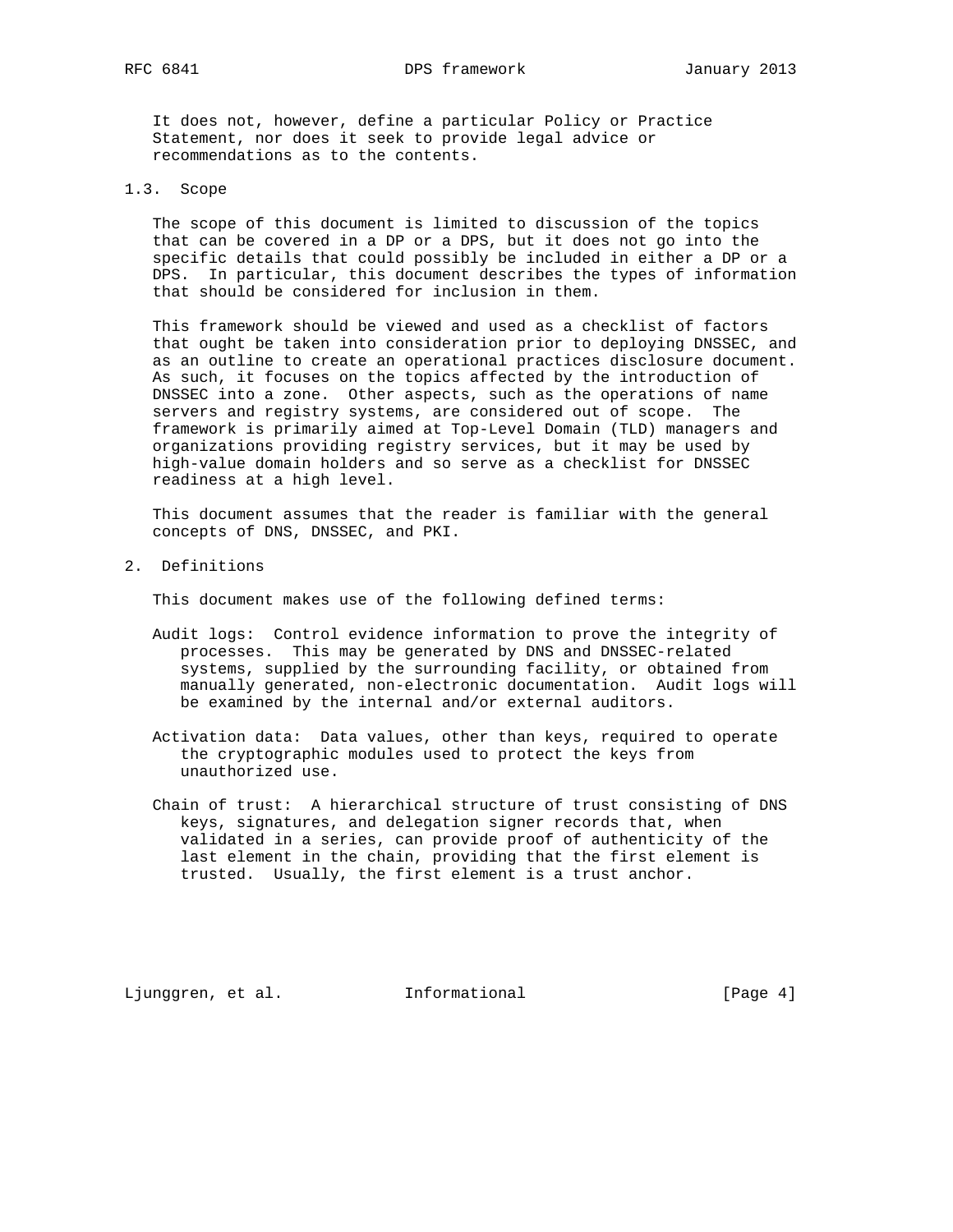- Compromise (key compromise): Key compromise is a situation where the private component of a signing key is lost, stolen, exposed, modified, or used in an unauthorized manner. More strictly, even a suspicion that one of these has occurred will be enough to be considered as key compromise.
- DNS: The Domain Name System (DNS) is a hierarchical global naming catalog for computers, services, or any resource connected to the Internet.
- DNS zone: A portion of the global Domain Name System (DNS) namespace for which administrative responsibility has been delegated.
- DNSSEC: DNS Security Extensions (DNSSEC) is a set of IETF specifications [RFC4033] [RFC4034] [RFC4035] that uses public key cryptography to add data origin authentication, data integrity verification, and authenticated denial of existence capabilities to DNS.
- DNSSEC Policy: A DNSSEC Policy (DP) sets forth the security requirements and standards to be implemented for a DNSSEC-signed zone.
- DNSSEC Practice Statement: A DNSSEC Practice Statement (DPS) is a practices disclosure document that may support and be a supplemental document to the DNSSEC Policy (if such exists), and it states how the management of a given zone implements procedures and controls at a high level.
- Key rollover: An operational process to change one of the DNSSEC keys used for signing a zone via distribution of public keys in a trusted manner.
- Multi-person control: A security concept to distribute the authority of an operation over multiple persons, to mitigate threats caused by a single authorized individual. For example, a key recovery function may require some number of authorized individuals (m) out of the (n) to whom a portion of the recovery key was distributed, to combine their key fragments, before key recovery can occur.
- PKI: Public Key Infrastructure (PKI) is a concept that makes use of asymmetric cryptography to provide a system with integrity, authentication, and confidentiality and to do it via distribution of public keys in a trusted manner.

Ljunggren, et al. Informational [Page 5]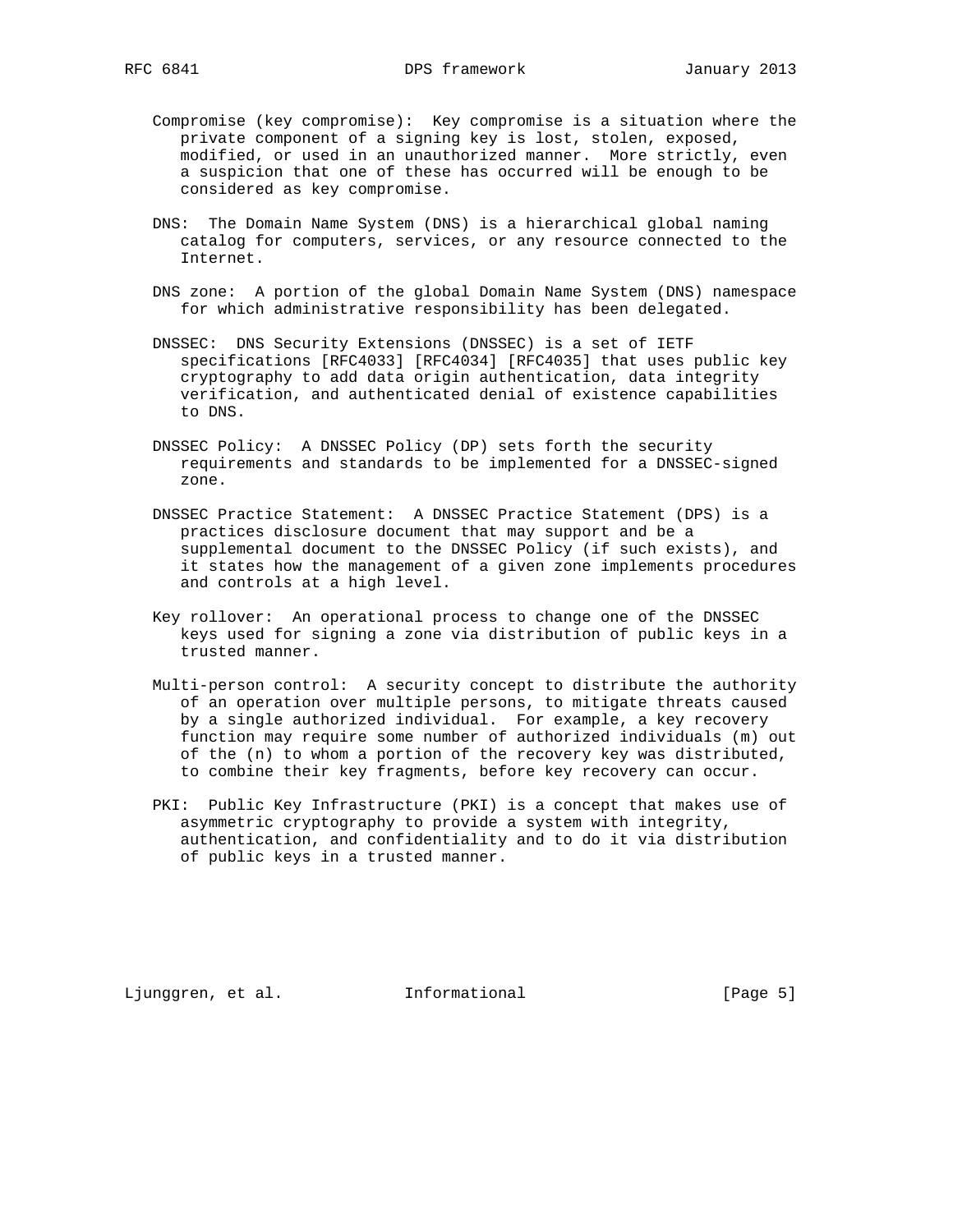- Policy authority: The body responsible for setting and administering a DNSSEC Policy and for determining whether a DPS is suitable for that Policy.
- Relying party: An entity that relies on a signed response from the DNS.
- Repository: A location on the Internet to store DP, DPS, trust anchors, and other related information that should be kept public.
- Security posture: A security posture is an indicator of how secure an entity is and how secure the entity should be. It is the result of an adequate threat model and risk assessment.
- Separation of duties: A security concept that limits the influence of a single person by segregating roles and responsibilities.
- Signing key: Private component of an asymmetric key pair that is used for signing of resource records within the zone. Note that the other component, called public key, is used for signature validation.
- TLD: A Top-Level Domain (TLD) is one of the domains at the highest level below the root in the hierarchy of the DNS.

 Trust anchor: Public portion of a key pair that is the authoritative entity used to authenticate the first element in a chain of trust.

3. Concepts

 This section describes the concepts of a DNSSEC Policy and of a DNSSEC Practice Statement. Other related concepts are described as well.

3.1. DNSSEC Policy

 A DNSSEC Policy (DP) sets forth requirements that are appropriate for a specified level of assurance. For example, a DP may encompass all topics of this framework, each with a certain set of security requirements, possibly grouped according to impact. The progression from medium to high levels of assurance would correspond to increasing security requirements and corresponding increasing levels of assurance.

Ljunggren, et al. 1nformational 1. [Page 6]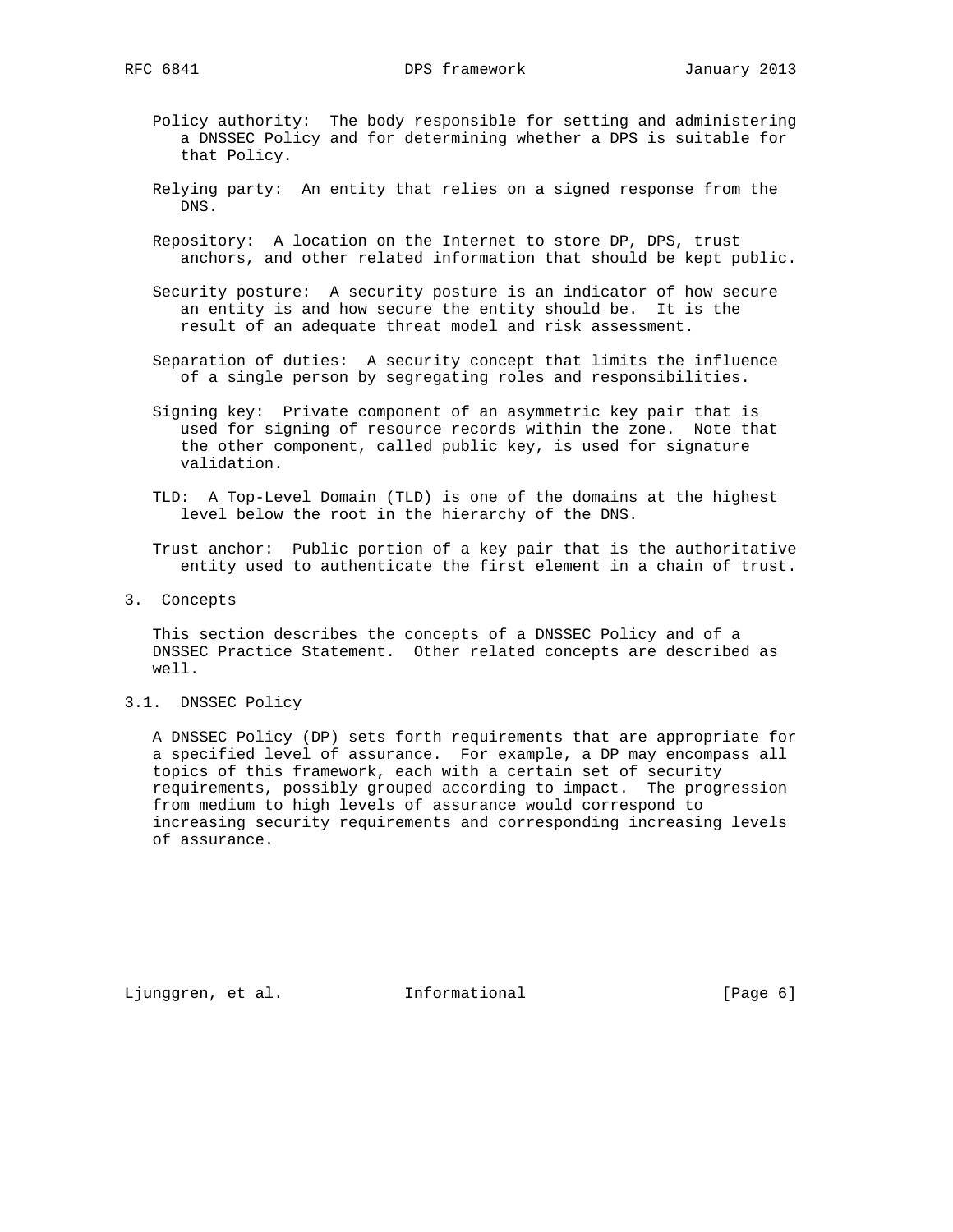A DP also constitutes a basis for an audit, accreditation, or another assessment of an entity. Each entity can be assessed against one or more DPs that it claims to implement.

3.2. DNSSEC Practice Statement

 Most zone managers using DNSSEC will not have the need to create a thorough and detailed statement of practices. For example, a registrant may be the sole relying party of its own zone and would already be aware of the nature and trustworthiness of its services. In other cases, a zone manager may provide registration services with only a very low level of assurances where the domain names being secured may pose only marginal risks if compromised. Publishing a DPS is most relevant for entities operating a zone that contains a significant number of delegations to other entities.

 A DNSSEC Practice Statement (DPS) should contain information that is relevant to the stakeholders of the relevant zone(s). Since these generally include the Internet community, it should not contain such information that could be considered to be sensitive details of an entity's operations.

 A DNSSEC Practice Statement may identify a supported DP, which may subsequently be used by a relying party to evaluate the trustworthiness of any digital signatures verified using the public key of that entity.

### 3.3. Relationship between DNSSEC Policy and Practice Statement

 A DNSSEC Policy and a DNSSEC Practice Statement address the same set of topics of interest to the stakeholders in terms of the level of confidence ascribed to the security posture of a zone. The primary difference is in the focus of their provisions. A Policy sets forth the requirements and standards to be implemented for a DNSSEC-signed zone, and may be used to communicate requirements that must be met by complying parties; as such, it may also be used to determine or establish equivalency between policies associated with different zones. A Practice Statement, by contrast, describes how a zone operator (and possibly other participants in the management of a given zone) implements procedures and controls to meet the requirements of applicable Policies. In other words, the Policy says what needs to be done, and the Practice Statement says what is being done.

 An additional difference between a Policy and a Practice Statement relates to the scope of coverage of the two kinds of documents, in terms of its applicability. A Policy may apply to multiple

Ljunggren, et al. 1nformational 1999 [Page 7]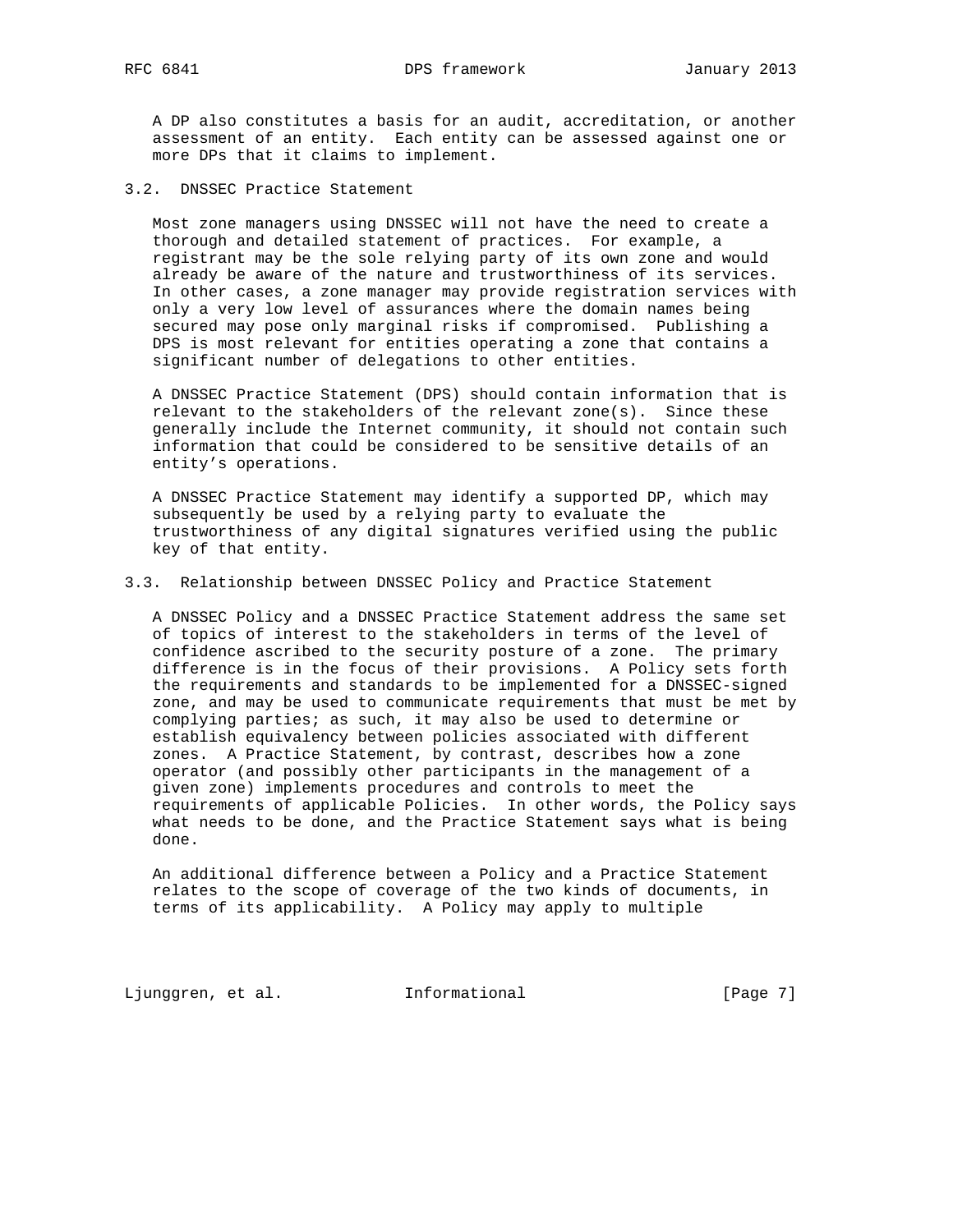organizations or multiple zones. By contrast, a Practice Statement would usually apply only to a single zone operator or a single organization, since it describes the actual controls in place that meet the requirements of applicable Policy.

 For example, a TLD manager or regulatory authority may define requirements in a Policy for the operation of one or more zones. The Policy will be a broad statement of the general requirements for managing the zone. A zone operator may be required to write its own Practice Statement to support the Policy, explaining how it meets the requirements of the Policy. Alternatively, a zone operator that is also the manager of that zone, and not governed by any external Policy, may still choose to disclose operational practices by publishing a DPS. The zone operator might do so to provide transparency and to gain community trust in its operations.

 A Policy and a Practice Statement also differ in the level of detail each expresses: although there may be variations, a Practice Statement will provide a description of procedures and controls and so will usually be more detailed than a Policy, which provides general principles.

 The main differences between a Policy and Practice Statement can be summarized as follows:

- (a) Operation of a DNS zone with DNSSEC may be governed by a Policy that establishes requirements stating what the entity operating that zone must do. An entity can use a Practice Statement to disclose how it meets the requirements of a Policy or how it has implemented critical processes and controls, absent a controlling Policy.
- (b) A Policy may serve the purpose of establishing a common basis of trusted operation throughout a set of zones in the DNS hierarchy. By contrast, a Practice Statement is a statement of a single zone operator or organization.
- (c) A Practice Statement is generally more detailed than a Policy and specifies how the zone operator or organization implements critical processes and controls, and how the entity meets any requirements specified in the one or more Policies under which it operates DNSSEC.

Ljunggren, et al. 1nformational 1. [Page 8]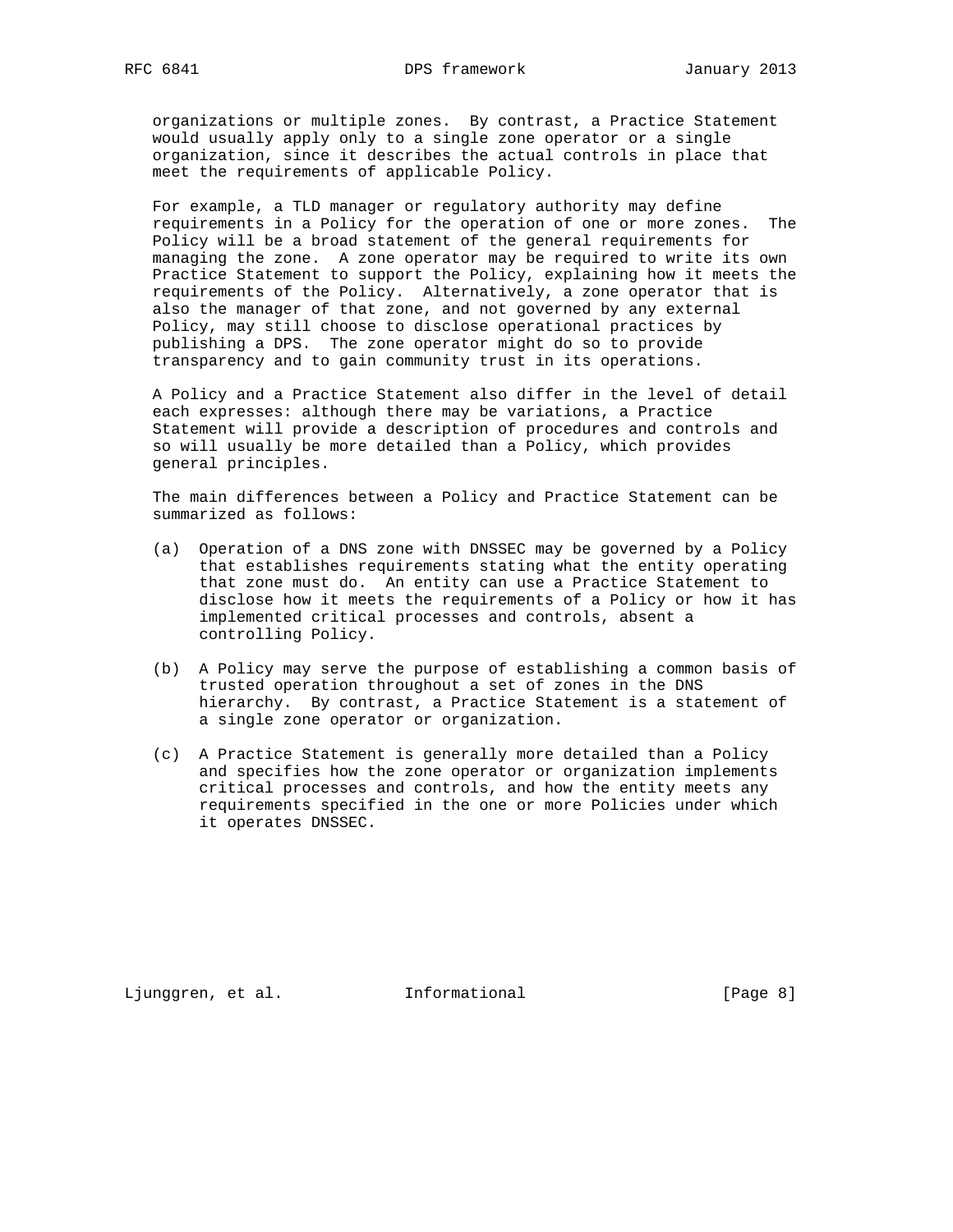## 3.4. Set of Provisions

 A set of provisions is a collection of Policy requirements or Practice Statements, which may employ the approach described in this framework by covering the topics appearing in Section 5 below. The topics are described in detail in Section 4.

 A Policy can be expressed as a single set of provisions. A Practice Statement can also be expressed as a single set of provisions with each component addressing the requirements of one or more Policies. Alternatively, it could be a set of provisions that do not reference any particular policy but instead describe a set of self-imposed controls to the stakeholders. For example, a Practice Statement could be expressed as a combination of the following:

- (a) a list of Policies supported by the DPS;
- (b) for each Policy in (a), a set of provisions that contains statements addressing the requirements by filling in details not stipulated in that policy or expressly left to the discretion of the implementer. Such statements serve to show how this particular Practice Statement implements the requirements of the particular Policy; or
- (c) a set of provisions that contains statements regarding the DNSSEC operations practices, independent of any Policy.

 The statements provided in (b) may augment or refine the stipulations of an applicable Policy, but generally they must not conflict with the stipulations. In certain cases, however, a Policy authority may permit exceptions because certain compensating controls of the entity disclosed in its Practice Statement allow it to provide a level of assurance equivalent to full compliance with the policy.

 The framework outlines the contents of a set of provisions, in terms of eight primary components, as follows:

- 1. Introduction
- 2. Publication and Repositories
- 3. Operational Requirements
- 4. Facility, Management, and Operational Controls
- 5. Technical Security Controls
- 6. Zone Signing

Ljunggren, et al. Informational [Page 9]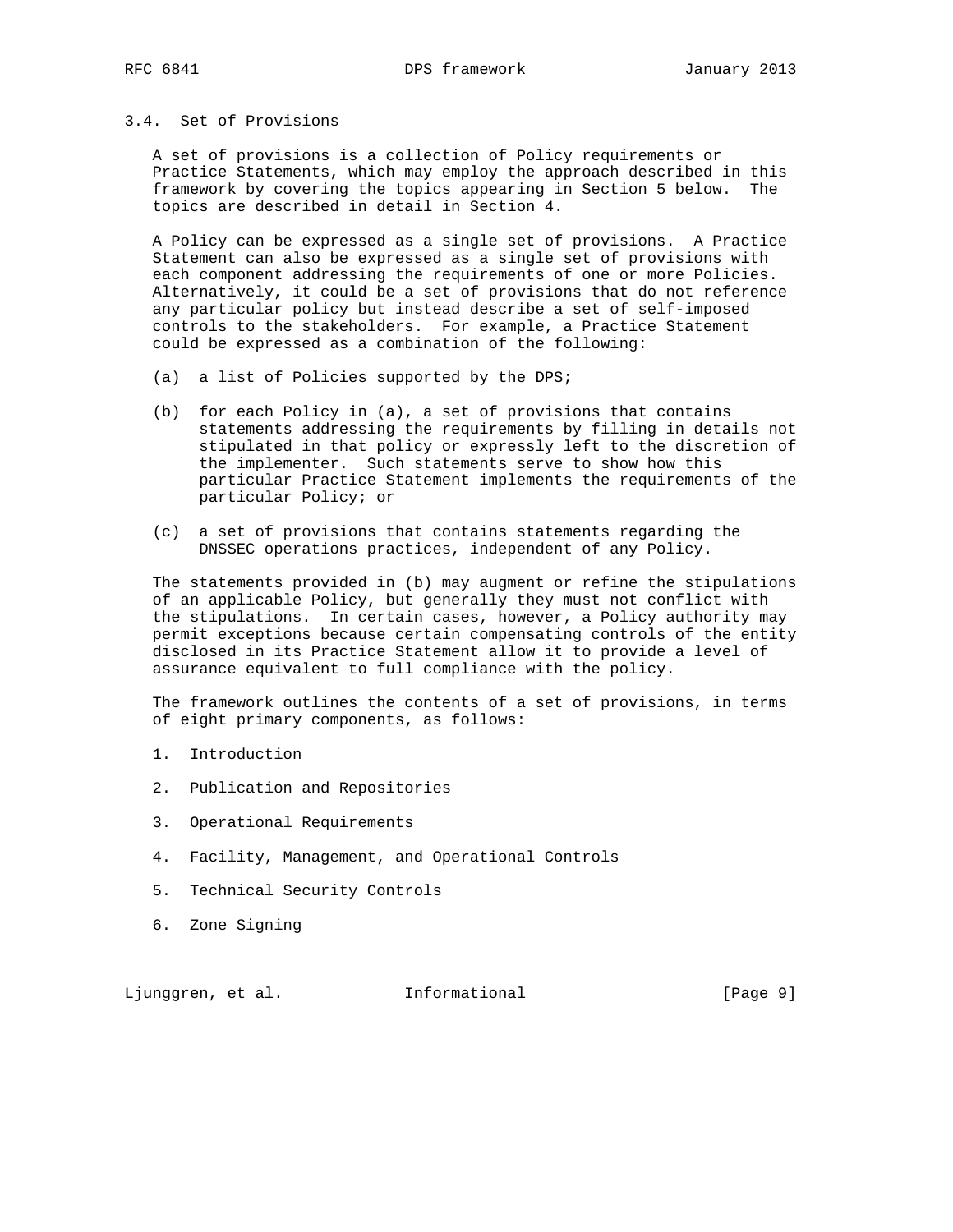- 7. Compliance Audit
- 8. Legal Matters

 This framework can be used by Policy authorities to write DNSSEC Policies and by zone operators to write a DNSSEC Practice Statements. Having a set of documents with the same structure facilitates comparisons with the corresponding documents of other zones.

4. Contents of a Set of Provisions

 This section describes the contents of a set of provisions. Refer to Section 5 for the complete outline.

 Drafters of DPSs conforming to this framework are permitted to add additional levels of subcomponents below those described here to meet specific needs. All components listed in Section 5 should be present, but drafters may leave components empty, only stating "no stipulation", if so required.

4.1. Introduction

 This component identifies and introduces the set of provisions, and indicates the types of entities and applications for which the document (either Policy or Practice Statement) is targeted.

4.1.1. Overview

 This subcomponent provides a general introduction to the document. It can also be used to provide a description of entities to which the Policy or Practice Statement applies.

4.1.2. Document Name and Identification

 This subcomponent provides any applicable names or other identifiers of the document.

4.1.3. Community and Applicability

 This subcomponent identifies the stakeholders along with their expected roles and responsibilities. These include (but are not limited to) an entity signing the zone, entities relying on the signed zone, other entities that have operational dependency on the signed zone, and an entity that entrusted the zone signing.

Ljunggren, et al. Informational [Page 10]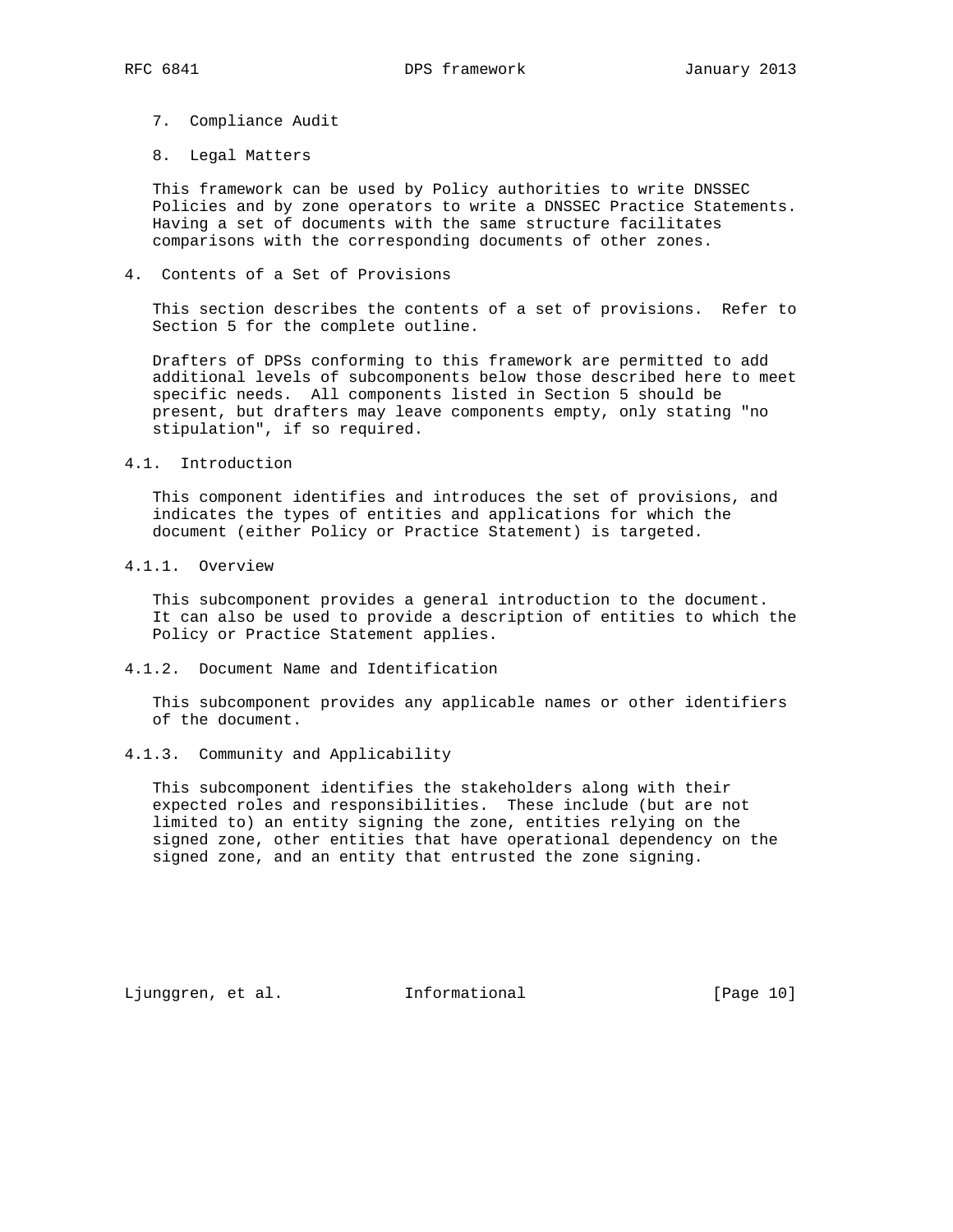## 4.1.4. Specification Administration

 This subcomponent contains the contact details of the organization responsible for managing the DP/DPS, as well as the specification change procedures. These procedures may include the description of the notification mechanisms used to provide advance notice of amendments that are deemed to materially affect the assurance provided by the entity and how/when such amendments will be communicated to the stakeholders.

 If a Policy authority is responsible for determining whether a DPS is suitable for the Policy, this subcomponent may include the name and contact information of the entity in charge of making such a determination. In this case, the subcomponent also includes the procedures by which this determination is made.

#### 4.2. Publication and Repositories

 The component describes the requirements for an entity to publish information regarding its practices, public keys, the current status of such keys together with details relating to the repositories in which the information is held. This may include the responsibilities of publishing the DPS and of identifying documents that are not made publicly available owing to their sensitive nature, e.g., security controls, clearance procedures, or business information.

# 4.2.1. Repositories

 This subcomponent describes the repository mechanisms used for making information available to the stakeholders, and may include:

- o The locations of the repositories and the means by which they may be accessed;
- o An identification of the entity or entities that operate repositories, such as a zone operator or a TLD manager;
- o Access control on published information objects; and
- o Any notification services that may be subscribed to by the stakeholders.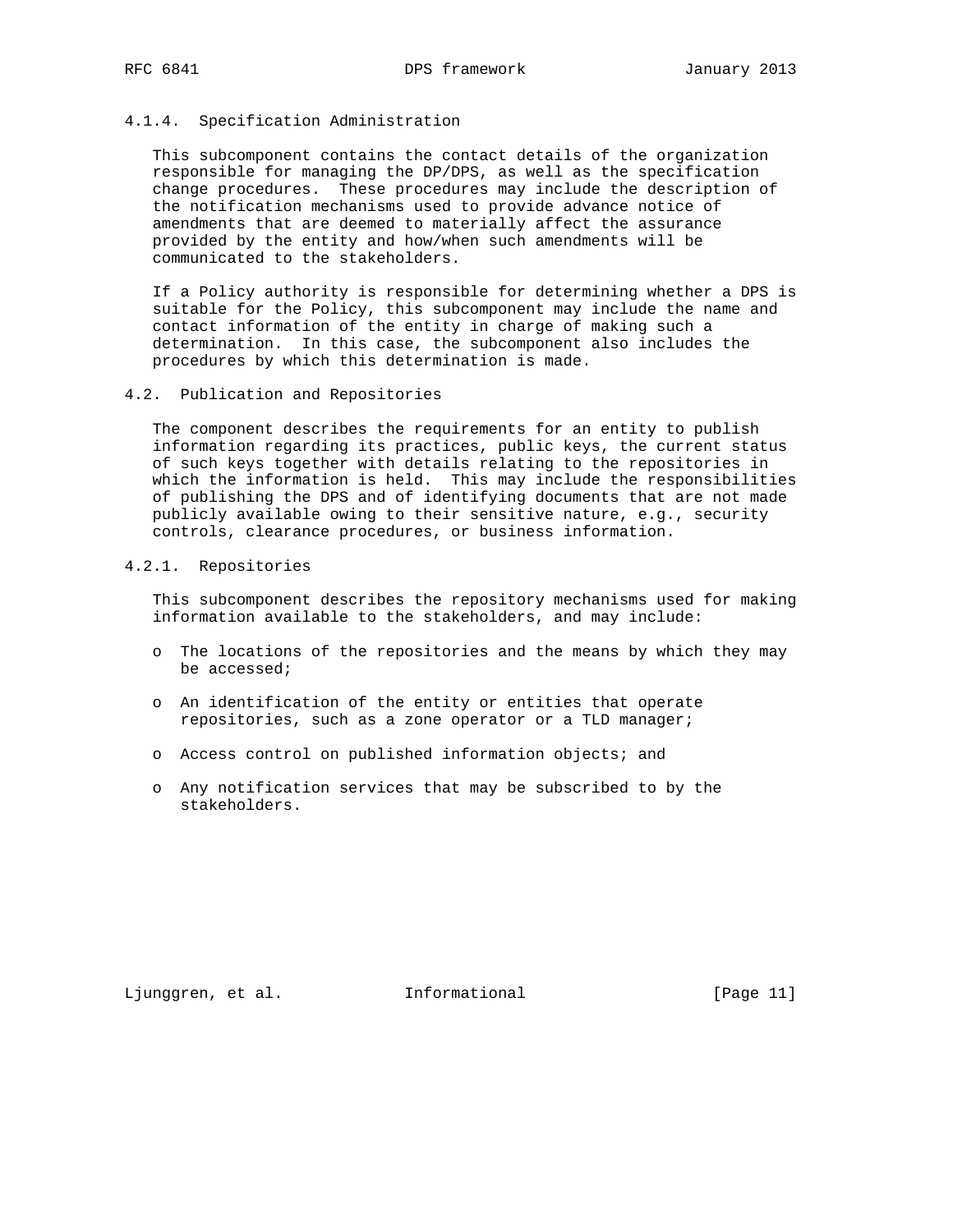# 4.2.2. Publication of Public Keys

 This subcomponent contains information relating to the publication of public keys:

- o Whether the public keys are included in a key hierarchy, published as trust anchors, or both;
- o The data formats and methods available to validate the authenticity of public keys;
- o The frequency and timing of publishing new information (principally, as advance notice for stakeholders relying on the public keys).
- 4.3. Operational Requirements

 This component describes the operational requirements when operating a DNSSEC-signed zone.

4.3.1. Meaning of Domain Names

 This subcomponent describes the overall policy of child zone naming, if any.

4.3.2. Identification and Authentication of Child Zone Manager

 This subcomponent describes how the child zone manager has initially been identified, and how any subsequent change request is authenticated as originating from the manager or their authorized representative.

4.3.3. Registration of Delegation Signer (DS) Resource Records

 This subcomponent describes the process of establishing the chain-of trust to the child zone by incorporating delegation signer (DS) record(s) into the zone.

4.3.4. Method to Prove Possession of Private Key

 This subcomponent describes whether and, if so, under what circumstances the child zone manager is required to provide proof of the possession of the private component of any current or subsequent child zone signing key corresponding to a DS record they wish to incorporate into the parent zone.

Ljunggren, et al. 1nformational 1. [Page 12]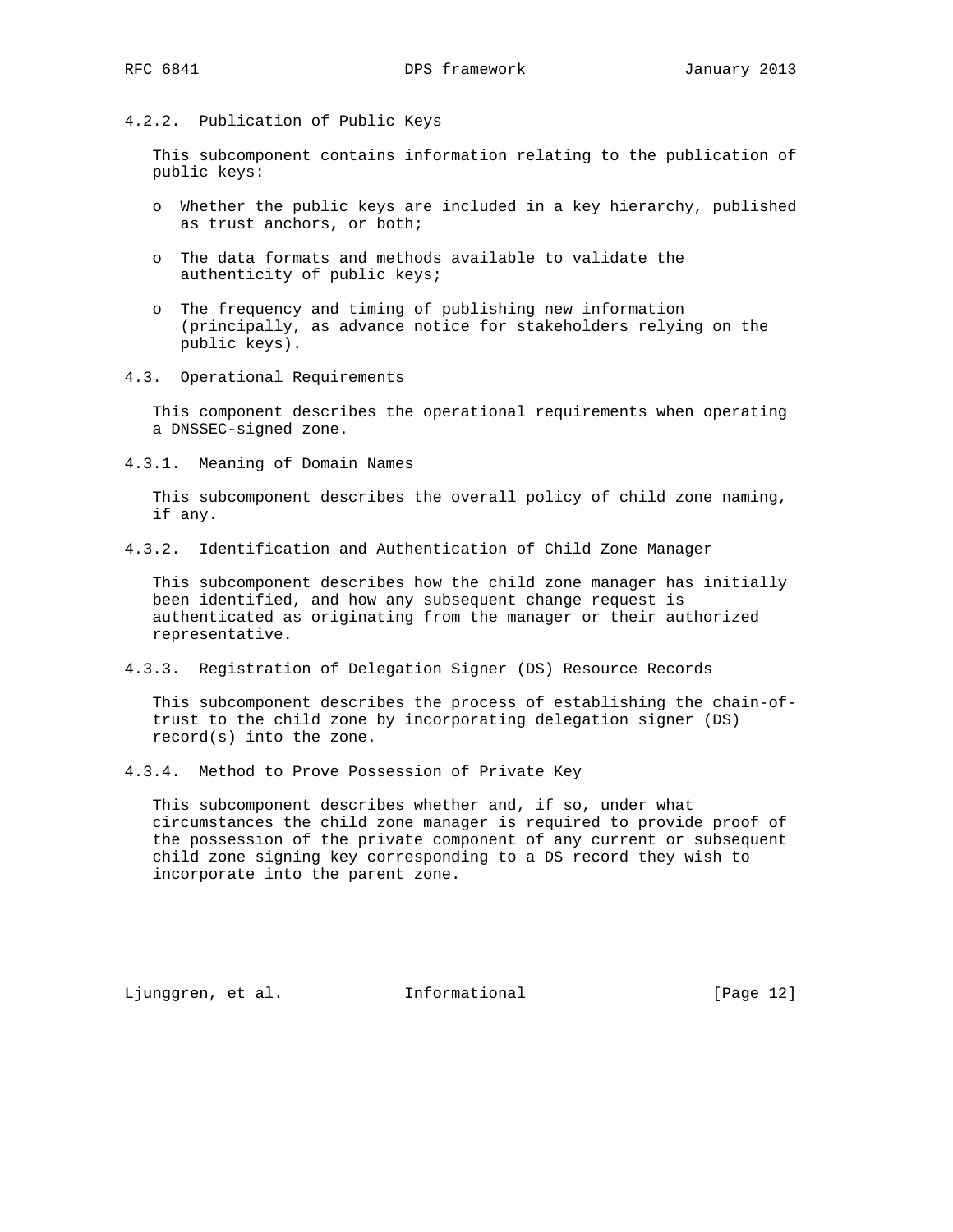4.3.5. Removal of DS Resource Records

 This subcomponent will explain how, when, and under what circumstances the DS records may be removed from the zone.

4.4. Facility, Management, and Operational Controls

 This component describes non-technical security controls (i.e., physical, procedural, and personnel) in use by the entity to securely perform the DNSSEC related functions. Such controls include physical access, key management, disaster recovery, auditing, and archiving.

 These non-technical security controls are critical for trusting the DNSSEC signatures, since lack of security may compromise DNSSEC operations. For example, it could result in the creation of signatures with erroneous information or in the compromise of the signing key.

 Within each subcomponent, separate consideration will usually need to be given to each entity type.

4.4.1. Physical Controls

 In this subcomponent, the physical controls on the facility housing the entity systems are described. Topics addressed may include:

- o Site location and construction, such as requirements for multiple tiers of physical barriers, construction requirements for high security areas, etc. It may also describe the use of locked rooms, cages, safes, cabinets, etc.;
- o Physical access, i.e., mechanisms to control access from one area of the facility to another or additional controls for reaching into higher tiers, such as dual-access control and two-factor authentication;
- o Power and air conditioning;
- o Water exposures;
- o Fire prevention and protection;
- o Media storage, e.g., requiring the storage of backup media in a separate location that is physically secure and protected from fire, smoke, particle, and water damage;
- o Waste disposal; and

Ljunggren, et al. 1nformational 1999 [Page 13]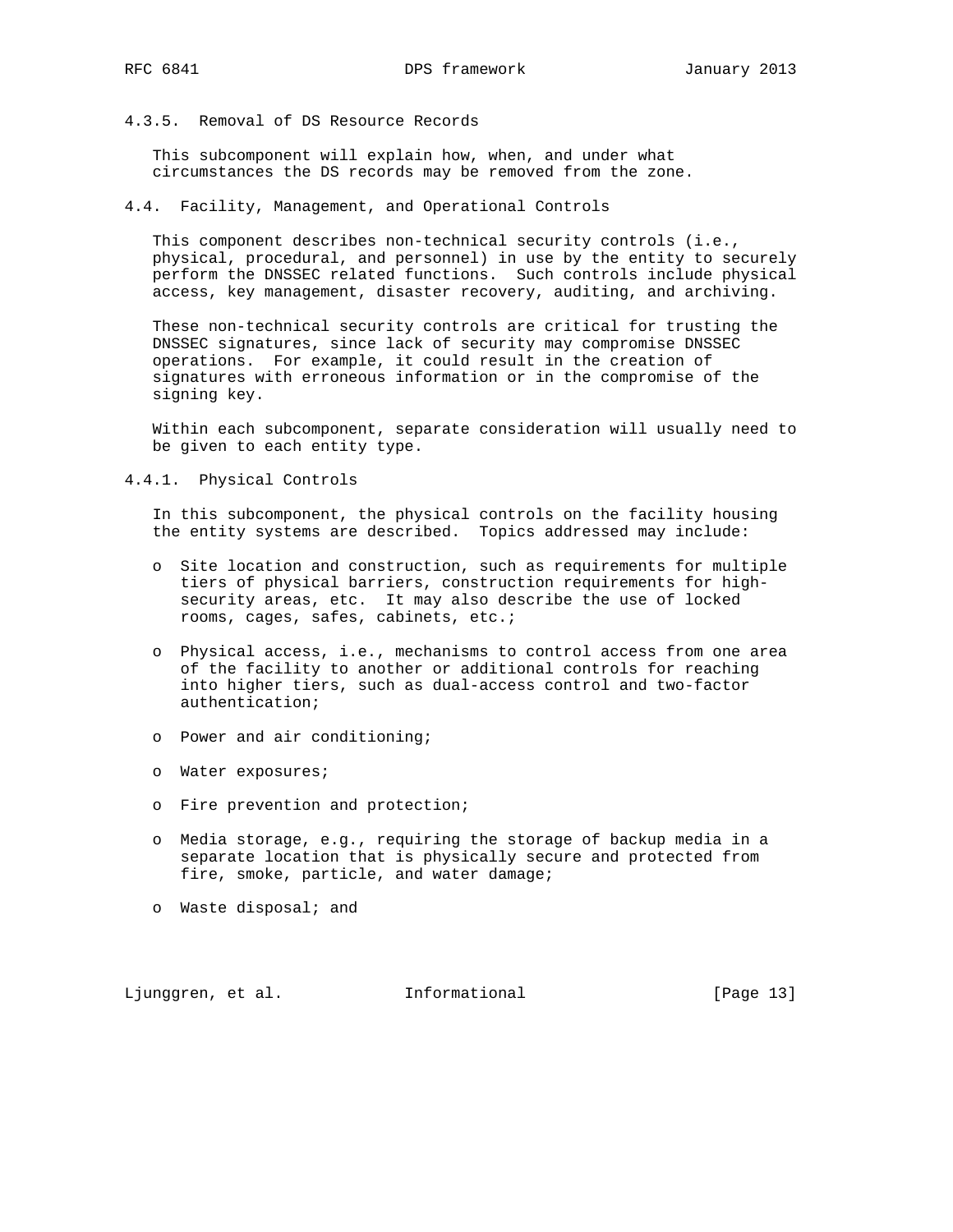- o Off-site backup.
- 4.4.2. Procedural Controls

 In this subcomponent, requirements for recognizing trusted roles are described, together with a description of the responsibilities of each role. Examples of trusted roles include system administrators, security officers, crypto officers, and system auditors.

 For each task identified, the number of individuals required to perform the task (m of n rule, if applicable) should be stated for each role. Identification and authentication requirements for each role may also be defined.

 This subcomponent also includes the separation of duties in terms of the roles that cannot be performed by the same individuals.

4.4.3. Personnel Controls

This subcomponent addresses the following:

- o Qualifications, experience, and clearances that personnel must have as a condition of filling trusted roles or other important roles. Examples include credentials, job experiences, and official government clearances;
- o Background checks and clearance procedures that are required in connection with the hiring of personnel filling trusted roles or other important roles. Such roles may require a check of their criminal records, financial records, references, and any additional clearances required for the position in question;
- o Training requirements and training procedures for each role following the hiring of personnel;
- o Any retraining period and retraining procedures for each role after completion of initial training;
- o Frequency and sequence for job rotation among various roles;
- o Sanctions against personnel for unauthorized actions, such as unauthorized use of authority or unauthorized use of the entity systems;
- o Controls on personnel that are contractors rather than employees of the entity; examples include:
	- \* Bonding requirements on contract personnel;

Ljunggren, et al. 1nformational 1999 [Page 14]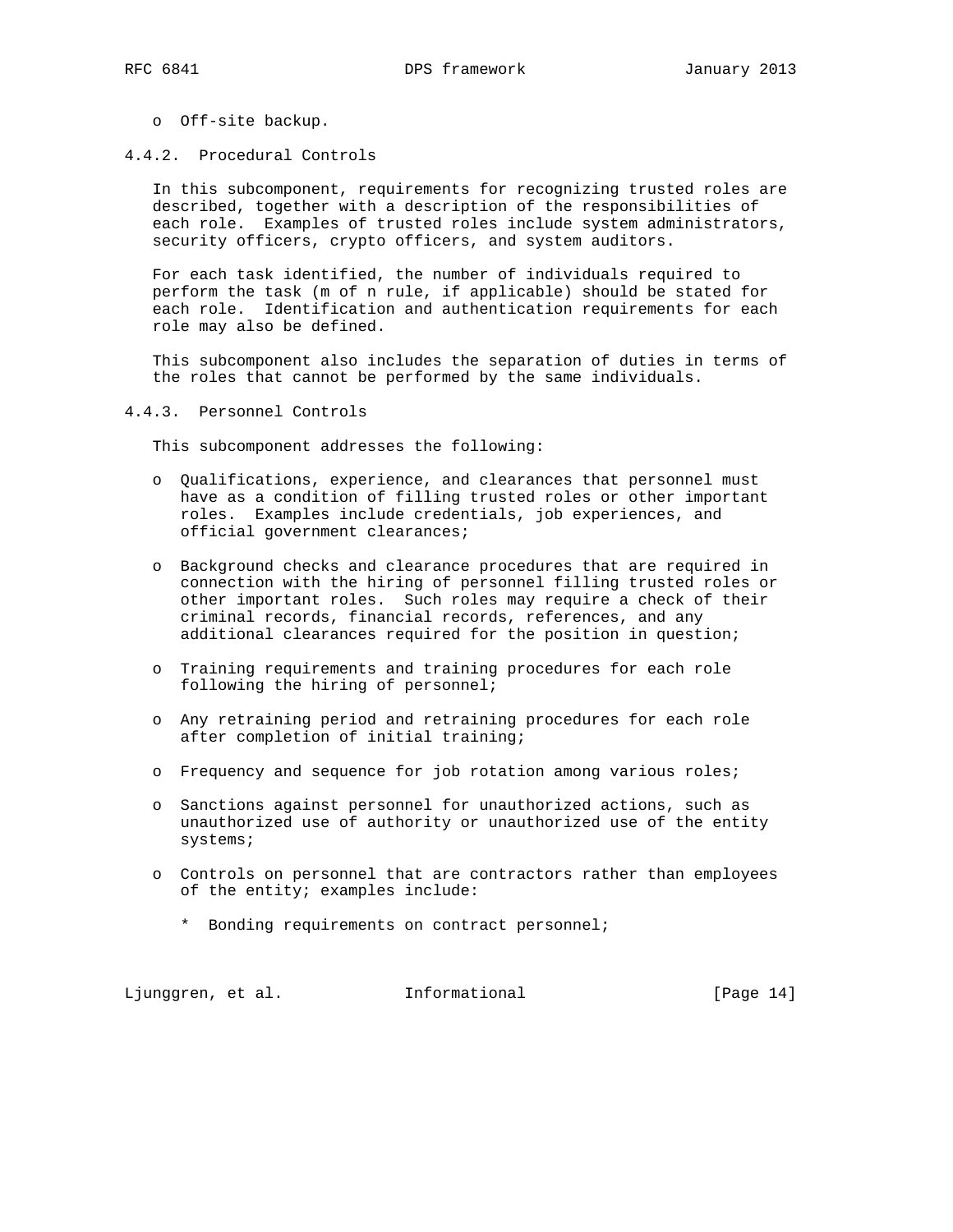- \* Contractual requirements including indemnification for damages due to the actions of the contractor personnel;
- \* Auditing and monitoring of contractor personnel; and
- \* Other controls on contracting personnel.
- o Documentation to be supplied to personnel during initial training, retraining, or otherwise.
- 4.4.4. Audit Logging Procedures

 This subcomponent is used to describe event logging and audit systems, implemented for the purpose of maintaining an audit trail and to provide evidence of process integrity. Elements include the following:

- o Types of events recorded, such as records of key rollover and other key management operations, the personnel assigned to various roles, attempts to access the system, and requests made to the system;
- o Frequency with which audit logs are processed or archived, e.g., weekly following an alarm or anomalous event or whenever the audit log size reaches a particular size;
- o Period for which audit logs are kept;
- o Protection of audit logs:
	- \* Who can view audit logs, for example, only the audit administrator;
	- \* Protection against modification of audit logs, for instance, a requirement that no one may modify or delete the audit records or that only an audit administrator may delete an audit file as part of audit file rotation; and
	- \* Protection against deletion of audit logs.
- o Audit log backup procedures;
- o Whether the audit log collection function is internal or external to the system;
- o Whether the subject who caused an audit event to occur is notified of the audit action; and

Ljunggren, et al. Informational [Page 15]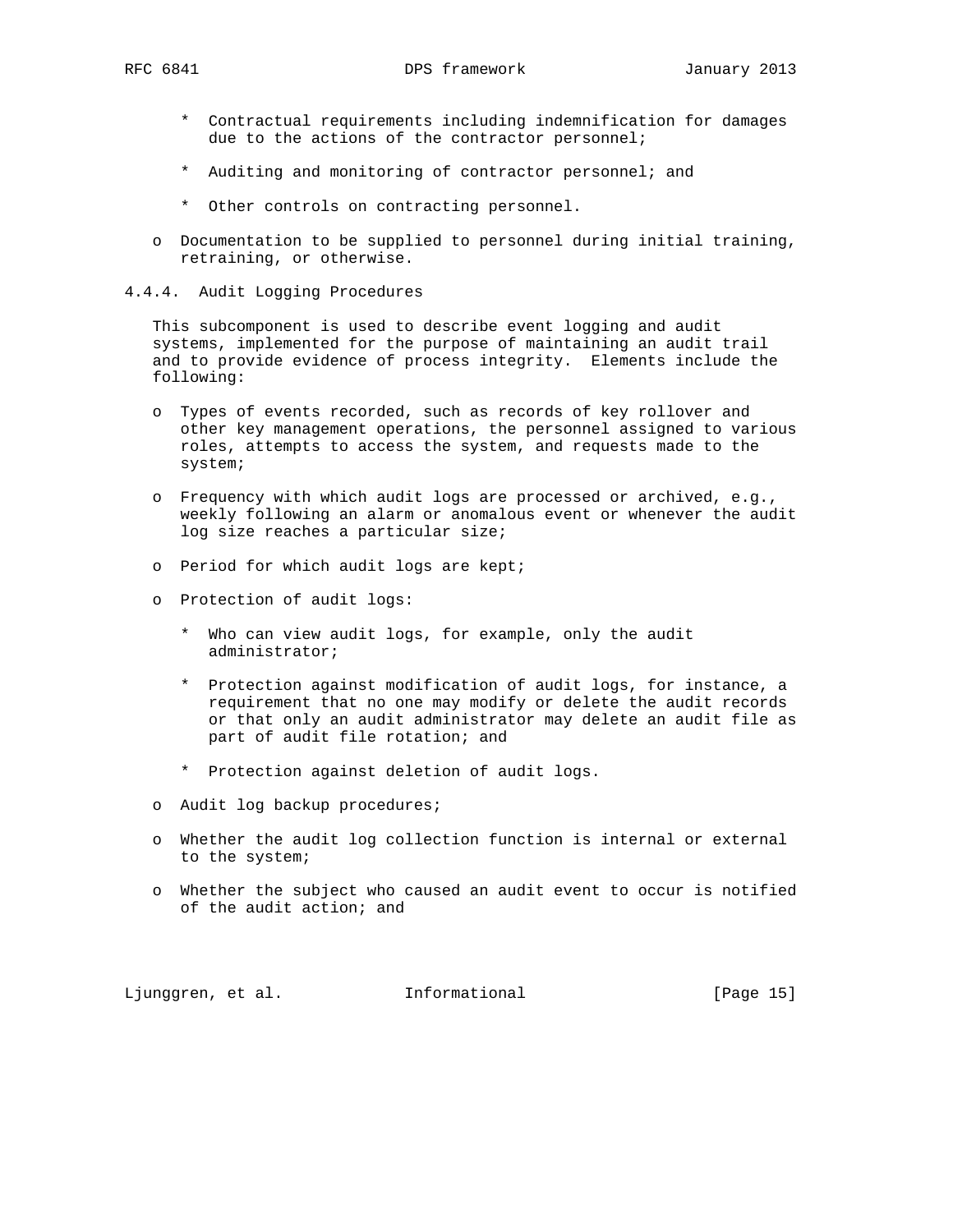- o Vulnerability assessments, for example, where audit data is run through a tool that identifies potential attempts to breach the security of the system.
- 4.4.5. Compromise and Disaster Recovery

 This subcomponent describes requirements relating to notification and recovery procedures in the event of compromise or disaster. Each of the following may need to be addressed separately:

- o Identification or listing of the applicable incident and compromise reporting and handling procedures, which may include the investigation of measures to prevent the event from reoccurring.
- o The recovery procedures used if computing resources, software, and/or data are corrupted or suspected to have been corrupted. These procedures describe how, and under what circumstances, operations of the system are to be suspended; how and when normal operations are resumed; how the stakeholders are to be informed; and how to assess the damage and carry out the root cause analysis.
- o The recovery procedures used if any keys are compromised. These procedures describe how a secure environment is re-established, how the keys are rolled over, how a new trust anchor is provided to the community (if applicable), and how new zone information is published.
- o The entity's capabilities to ensure business continuity following a natural or other disaster. Such capabilities may include the availability of a disaster recovery site at which operations may be recovered. They may also include procedures for securing its facility during the period of time following a natural or other disaster and before a secure environment is re-established, either at the original site or at a disaster recovery site, for example, procedures to protect against theft of sensitive materials from an earthquake-damaged site.

### 4.4.6. Entity Termination

 This subcomponent describes requirements relating to procedures for termination of a contract with an entity, termination notification, and transition of responsibilities to another entity. The purpose may be to ensure that the transition process will be transparent to the stakeholders, and it will not affect the services.

Ljunggren, et al. 1nformational [Page 16]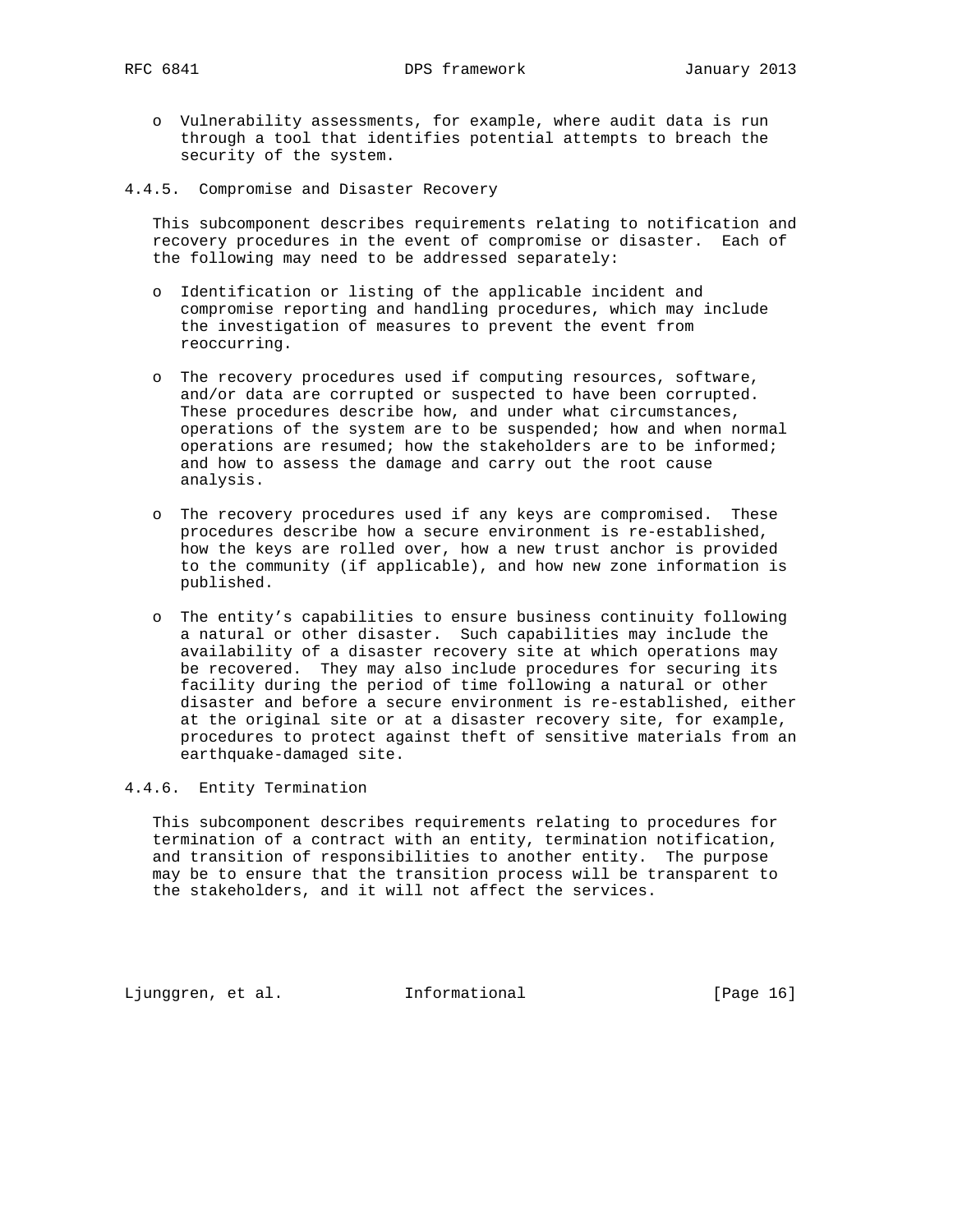## 4.5. Technical Security Controls

 This component is used to define the security measures taken to protect the cryptographic keys and activation data (e.g., PINs, passwords, or manually held key shares) relevant to DNSSEC operations. Secure key management is critical to ensure that all secret and private keys and activation data are protected and used only by authorized personnel.

 Also described here are other technical security controls used to perform the functions of key generation, authentication, registration, auditing, and archiving. Technical controls include life cycle security controls, software development environment security, and operational security controls.

 If applicable, other technical security controls on repositories, authoritative name servers, or other participants may also be documented here.

4.5.1. Key Pair Generation and Installation

 Key pair generation and installation need to be considered, which may involve answering the following questions:

- 1. Who generates the zone's public/private key pairs? How is the key generation performed? Is the key generation performed by hardware or software?
- 2. How is the private key installed in all parts of the key management system?
- 3. How are the zone's public keys provided securely to the parent zone and potential relying parties?
- 4. Who generates the public key parameters. Is the quality of the parameters checked during key generation?
- 5. For what purposes may the keys be used, and/or for what purposes should usage of the key be restricted?
- 4.5.2. Private Key Protection and Cryptographic Module Engineering Controls

 Requirements for private key protection and cryptographic modules need to be considered for key generation and creation of signatures. The following questions may need to be answered:

Ljunggren, et al. Informational [Page 17]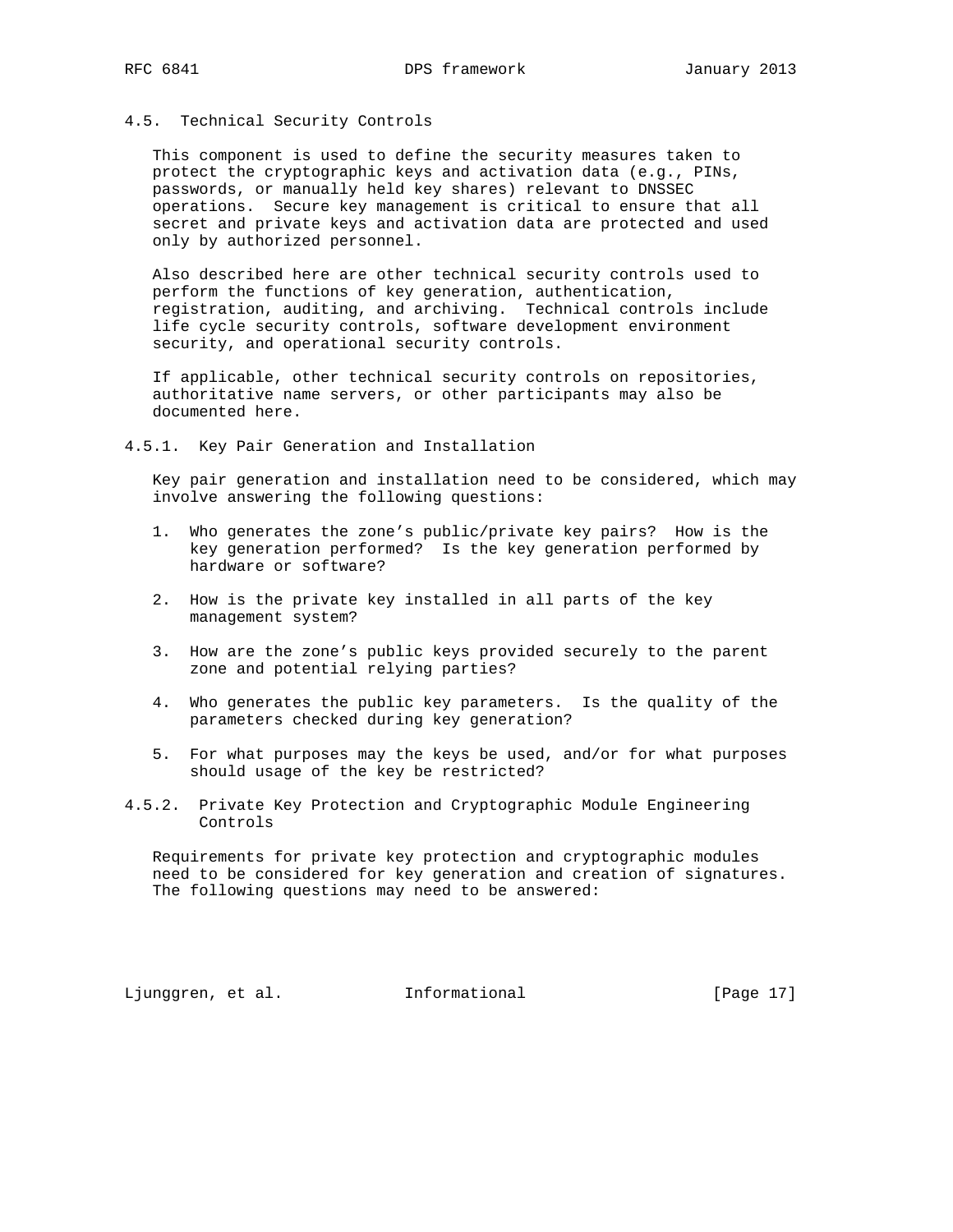- 1. What standards, if any, are required for the cryptographic module used to generate the keys? A cryptographic module can be composed of hardware, software, firmware, or any combination of them. For example, are the zone's signatures required to be generated using modules compliant with the US FIPS 140-2 [FIPS-140-2] standard? If so, what is the required FIPS 140-2 level of the module? Are there any other engineering or other controls relating to a cryptographic module, such as the identification of the cryptographic module boundary, input/ output, roles and services, finite state machine, physical security, software security, operating system security, algorithm compliance, electromagnetic compatibility, and self tests?
- 2. Is the private key under m of n multi-person control? If yes, provide m and n (two-person control is a special case of m of n, where  $m = 2$  and  $n \ge 2$ .
- 3. Is the private key escrowed? If so, who is the escrow agent, in what form is the key escrowed (e.g., plaintext, encrypted, split key), and what are the security controls on the escrow system?
- 4. Is the private key backed up? If so, who is the backup agent, in what form is the key backed up (e.g., plaintext, encrypted, split key), and what are the security controls on the backup system?
- 5. Is the private key archived? If so, who is the archival agent, in what form is the key archived (e.g. plaintext, encrypted, split key), and what are the security controls on the archival system?
- 6. Under what circumstances, if any, can a private key be transferred into or from a cryptographic module? Who is permitted to perform such a transfer operation? In what form is the private key during the transfer (e.g., plaintext, encrypted, or split key)?
- 7. How is the private key stored in the module (e.g., plaintext, encrypted, or split key)?
- 8. Who can activate (use) the private key? What actions must be performed to activate the private key (e.g., login, power on, supply PIN, insert token/key, automatic, etc.)? Once the key is activated, is the key active for an indefinite period, active for one time, or active for a defined time period?

Ljunggren, et al. 1nformational [Page 18]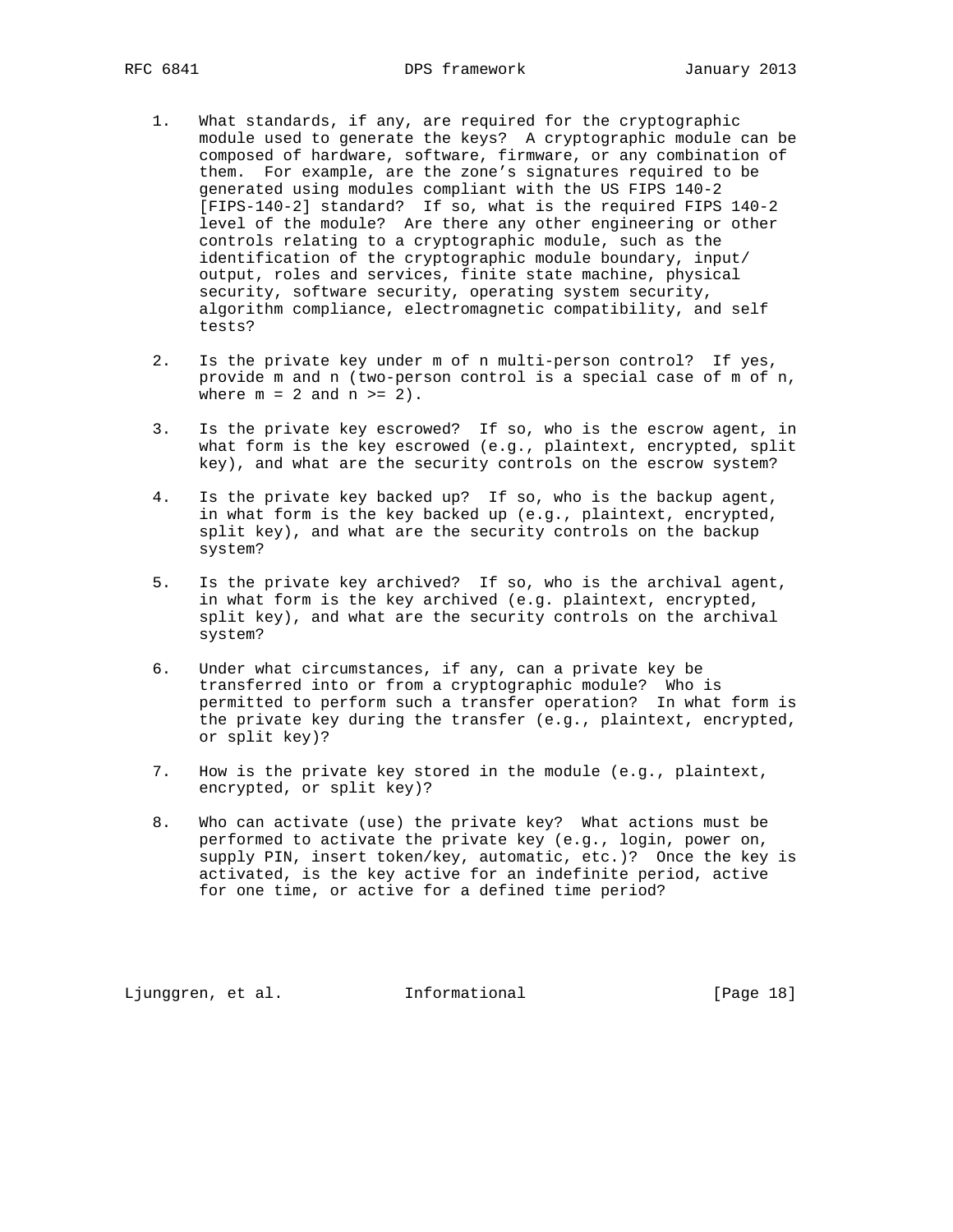- 9. Who can deactivate the private key and how? Examples of methods of deactivating private keys include logging out, turning the power off, removing the token/key, automatic deactivation, and time expiration.
- 10. Who can destroy the private key and how? Examples of methods of destroying private keys include token surrender, token destruction, and zeroizing the key.
- 4.5.3. Other Aspects of Key Pair Management

 Other aspects of key management need to be considered for the zone operator and other participants. For each of these types of entities, the following questions may need to be answered:

- 1. What are the life cycle states for the management of any signing keys?
- 2. What is the operational period of these keys? What are the usage periods or active lifetimes for the pairs?
- 4.5.4. Activation Data

 Activation data refers to data values other than whole private keys that are required to operate private keys or cryptographic modules containing private keys, such as a PIN, passphrase, or portions of a private key used in a key-splitting scheme. Protection of activation data prevents unauthorized use of the private key and potentially needs to be considered for the zone operator and other participants. Such a consideration may need to address the entire life cycle of the activation data from generation through archival and destruction. For each of the entity types, all of the questions listed in Sections 4.5.1 through 4.5.3 potentially need to be answered with respect to activation data rather than with respect to keys.

4.5.5. Computer Security Controls

 This subcomponent is used to describe computer security controls such as:

- 1. use of the trusted computing base concept or equivalent;
- 2. discretionary access control, labels, mandatory access controls;
- 3. object reuse;
- 4. auditing;

Ljunggren, et al. 1nformational [Page 19]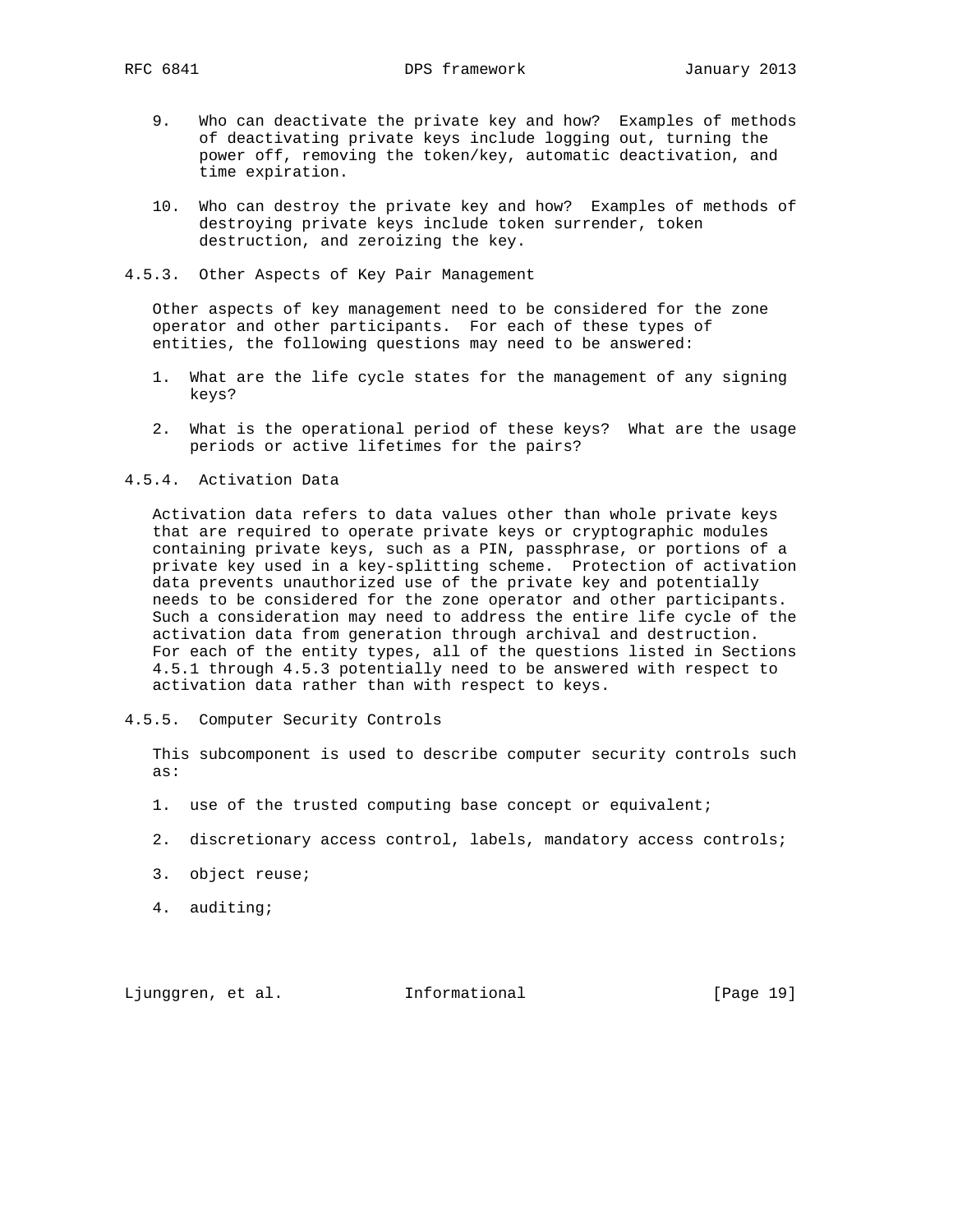- 5. identification and authentication;
- 6. trusted path; and
- 7. security testing.

 This subcomponent may also address requirements for product assurance, product evaluation analysis, testing, profiling, product certification, and/or product accreditation.

4.5.6. Network Security Controls

 This subcomponent addresses network security related controls, including firewalls, routers, and remote access.

4.5.7. Timestamping

 This subcomponent addresses requirements or practices relating to the use of timestamps on various data. It may also discuss whether or not the timestamping application must use a trusted time source.

4.5.8. Life Cycle Technical Controls

 This subcomponent addresses system development controls and security management controls.

 System development controls include development environment security, development personnel security, configuration management security during product maintenance, software engineering practices, software development methodology, modularity, layering, use of fail-safe design and implementation techniques (e.g., defensive programming), and development facility security.

 Security management controls include execution of tools and procedures to ensure that the operational systems and networks adhere to configured security. These tools and procedures include checking the integrity of the security software, firmware, and hardware to ensure their correct operation.

## 4.6. Zone Signing

 This component covers all aspects of zone signing, including the cryptographic specification surrounding the signing keys, signing scheme, and methodology for key rollover and the actual zone signing. Child zones and other relying parties may depend on the information in this section to understand the expected data in the signed zone

Ljunggren, et al. 1nformational 1. [Page 20]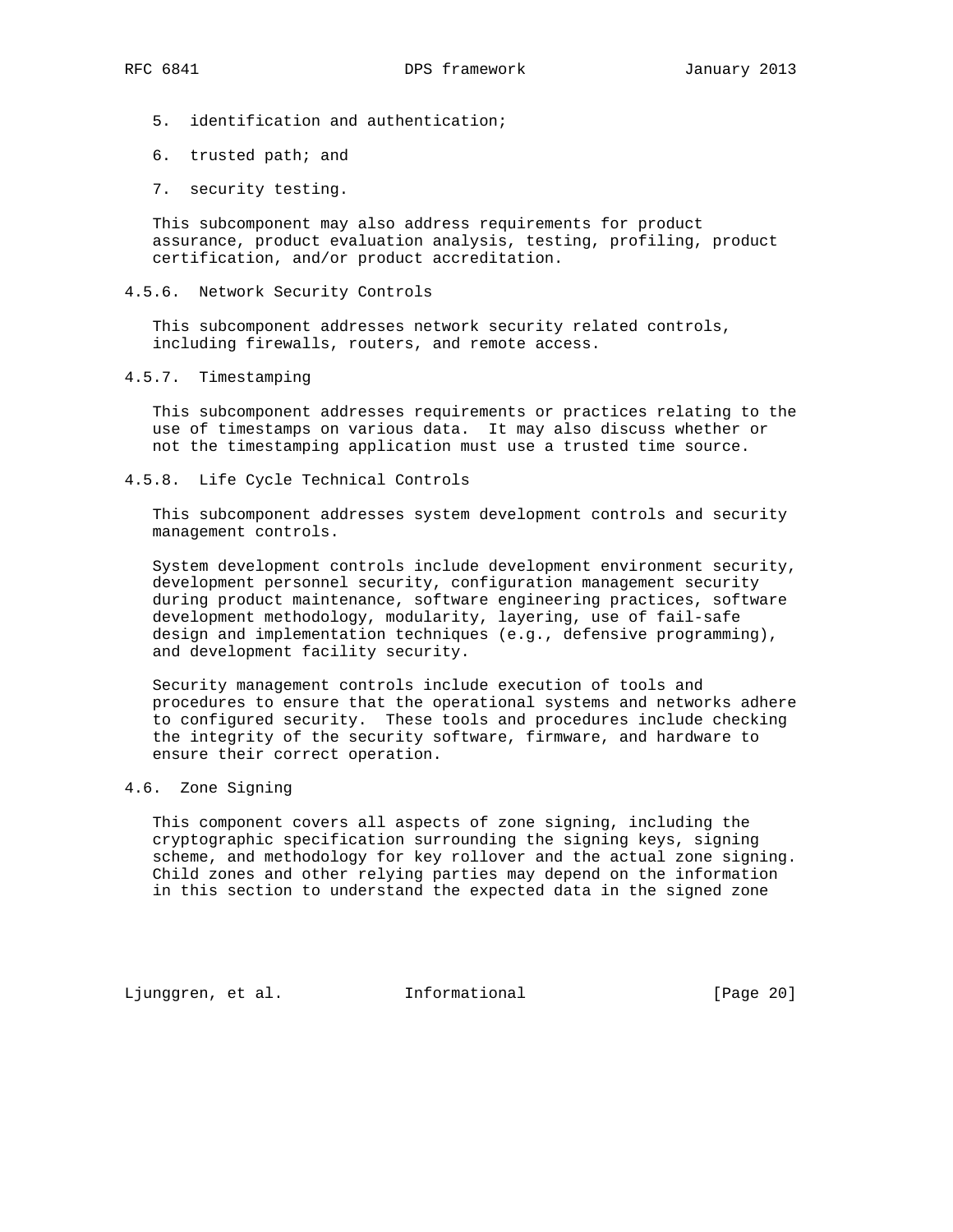and determine their own behavior. In addition, this section will be used to state the compliance to the cryptographic and operational requirements pertaining to zone signing, if any.

4.6.1. Key Lengths, Key Types, and Algorithms

 This subcomponent describes the key generation algorithm, the key types used for signing the key set and zone data, and key lengths used to create the keys. It should also cover how changes to these key lengths, key types, and algorithms may be performed.

4.6.2. Authenticated Denial of Existence

 Authenticated denial of existence refers to the usage of NSEC [RFC4034], NSEC3 [RFC5155], or any other mechanism defined in the future that is used to authenticate the denial of existence of resource records. This subcomponent describes what mechanisms are used, any parameters associated with that mechanism, and how these mechanisms and parameters may be changed.

4.6.3. Signature Format

 This subcomponent is used to describe the signing method and algorithms used for the zone signing.

4.6.4. Key Rollover

This subcomponent explains the key rollover scheme for each key type.

4.6.5. Signature Lifetime and Re-Signing Frequency

 This subcomponent describes the life cycle of the Resource Record Signature (RRSIG) record.

4.6.6. Verification of Resource Records

 This subsection addresses the controls around the verification of the resource records in order to validate and authenticate the data to be signed. This may include a separate key set verification process if using a split key signing scheme.

4.6.7. Resource Records Time-to-Live

 This subcomponent specifies the resource records' time-to-live (TTL) for all types relevant to DNSSEC, as well as any global parameters that affect the caching mechanisms of the resolvers.

Ljunggren, et al. 1nformational [Page 21]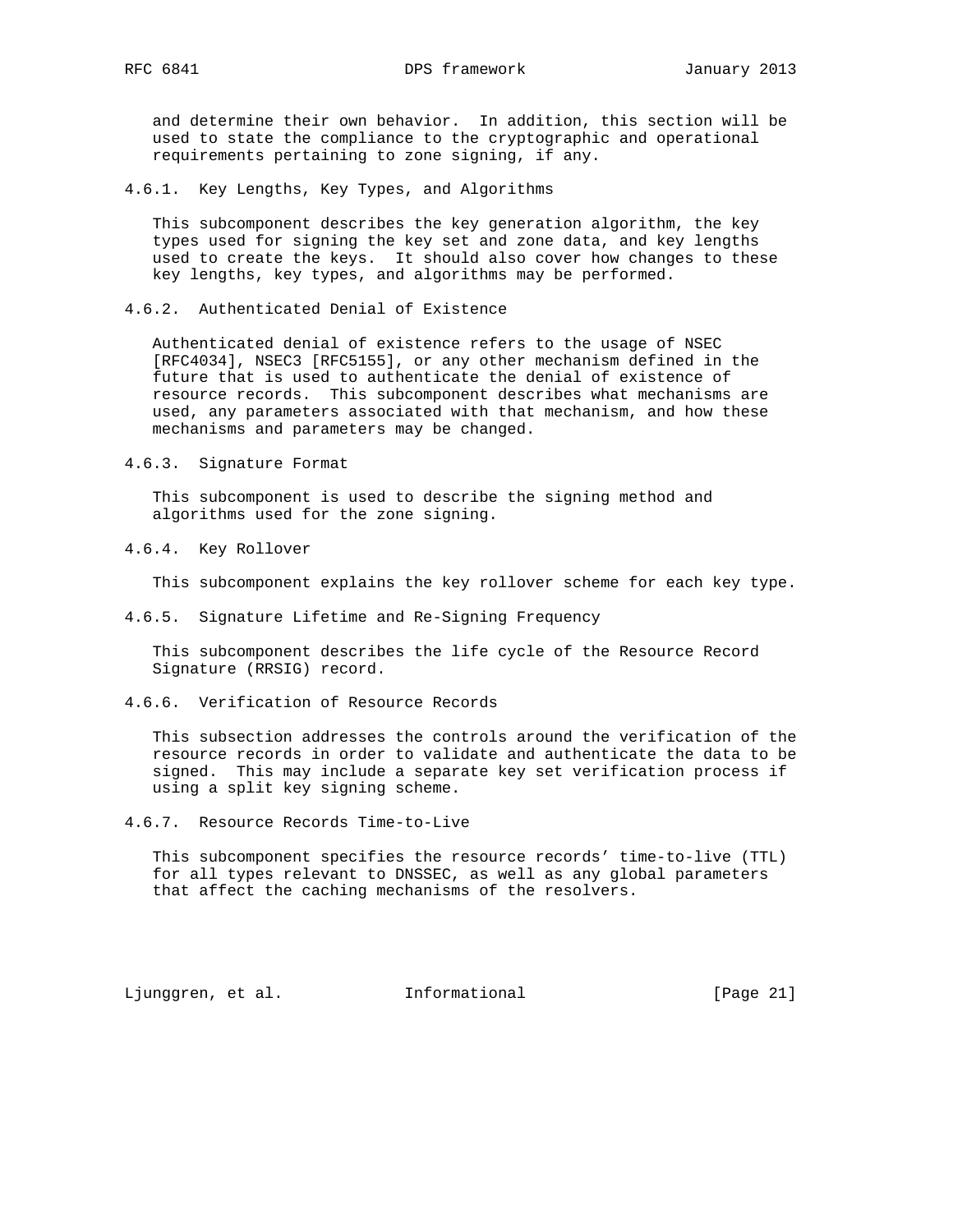4.7. Compliance Audit

 To prove the compliance with a Policy or the statements in the Practice Statement, a compliance audit can be conducted. This component describes how the audit is to be conducted at the zone operator and, possibly, at other involved entities.

4.7.1. Frequency of Entity Compliance Audit

This subcomponent describes the frequency of the compliance audit.

4.7.2. Identity/Qualifications of Auditor

 This subcomponent addresses what qualifications are required of the auditor. For instance, it may be that an auditor must belong to a specific association or that they have certain certifications.

4.7.3. Auditor's Relationship to Audited Party

 This subcomponent is used to clarify the relationship between the auditor and the entity being audited. This becomes important if there are any requirements or guidelines for the selection of the auditor.

4.7.4. Topics Covered by Audit

 Topics covered by audit depends on the scope of the audit. Since the DNSSEC Policy and Practice Statement is the document to be audited against, it is ideal to set the scope of the audit to the scope of the DP/DPS. However, the scope may be narrowed down or expanded as needed, for example, if there are not enough resources to conduct a full audit or if some portion is under development and not ready for the audit.

4.7.5. Actions Taken as a Result of Deficiency

 This subcomponent specifies the action taken in order to correct any discrepancy that has a security impact. This could be the remediation process for the audit findings or any other action to correct any discrepancy with the DNSSEC Policy or Practice Statement.

4.7.6. Communication of Results

 This subcomponent specifies how the results of the audit are communicated to the stakeholders.

Ljunggren, et al. 1nformational 1. [Page 22]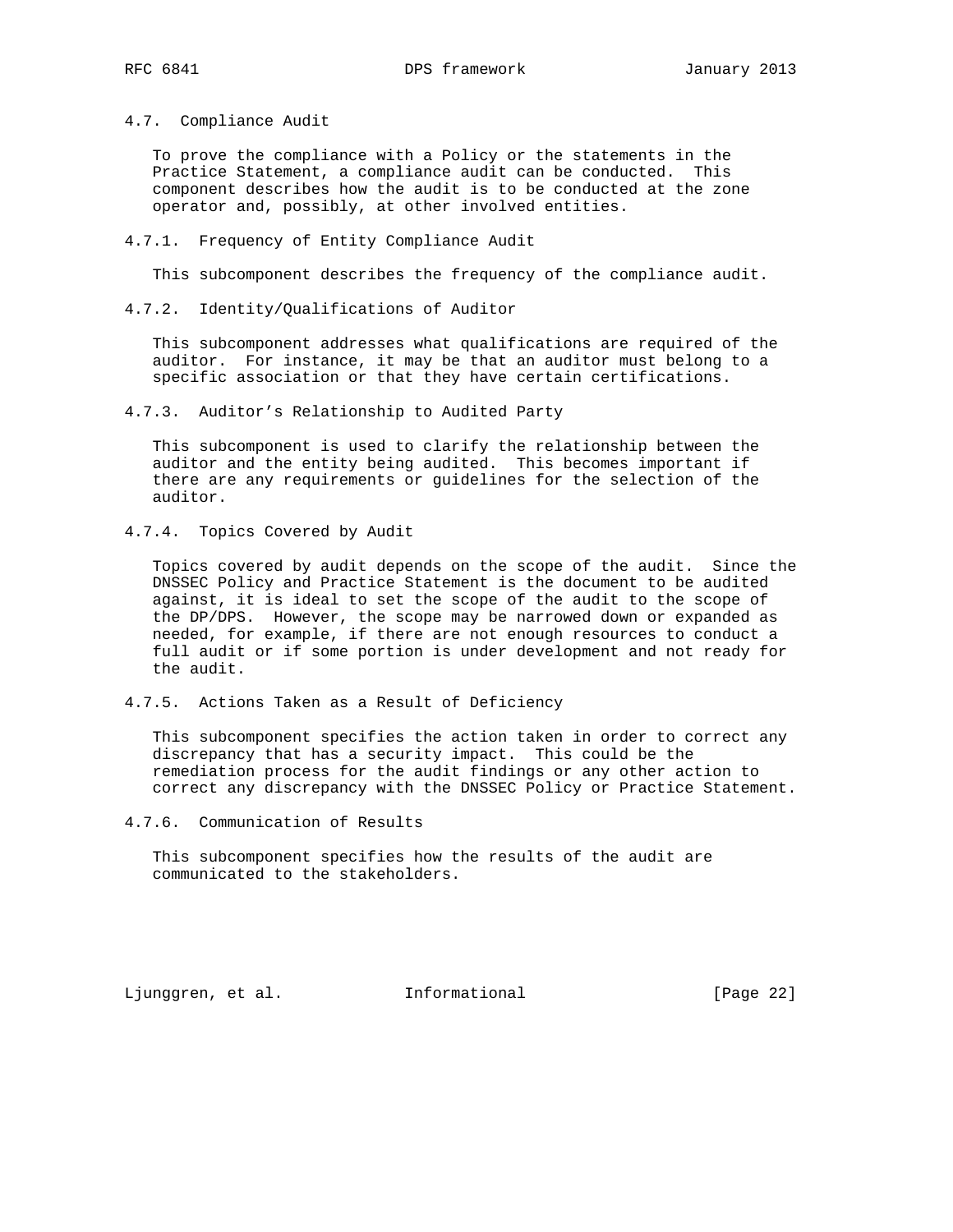# 4.8. Legal Matters

 The introduction of DNSSEC into a zone may have legal implications. Consequently, it may be appropriate to declare the legal status of the binding embodied in the DNSSEC digital signatures and to clarify on any limitations of liability asserted by the registry manager.

 In most cases, the DPS is not a contract or part of a contract; instead, it is laid out so that its terms and conditions are applied to the parties by separate documents, such as registrar or registrant agreements. In other cases, its contents may form part of a legal contract between parties (either directly or via other agreements). In this case, legal expertise should be consulted when drawing up sections of the document that may have contractual implications.

 At a minimum, the Legal Matters section should indicate under what jurisdiction the registry is operated and provide references to any associated agreements that are in force. It may also be appropriate to inform of any identified implications on the protection of personally identifiable private information.

5. Outline of a Set of Provisions

 This section contains a recommended outline for a set of provisions, intended to serve as a checklist or a standard template for use by DP or DPS writers. Such a common outline will facilitate:

- (a) Comparison of a DPS with a DP to ensure that the DPS faithfully implements the policy.
- (b) Comparison of two DPSs.

 Section 4 of this document is structured so that it provides guidance for each corresponding component and subcomponent of the outline.

- 1. INTRODUCTION
	- 1.1. Overview
	- 1.2. Document name and identification
	- 1.3. Community and applicability
	- 1.4. Specification administration
		- 1.4.1. Specification administration organization
		- 1.4.2. Contact information
		- 1.4.3. Specification change procedures
- 2. PUBLICATION AND REPOSITORIES
	- 2.1. Repositories
	- 2.2. Publication of public keys
- 3. OPERATIONAL REQUIREMENTS
	- 3.1. Meaning of domain names

Ljunggren, et al. 1nformational 1999 [Page 23]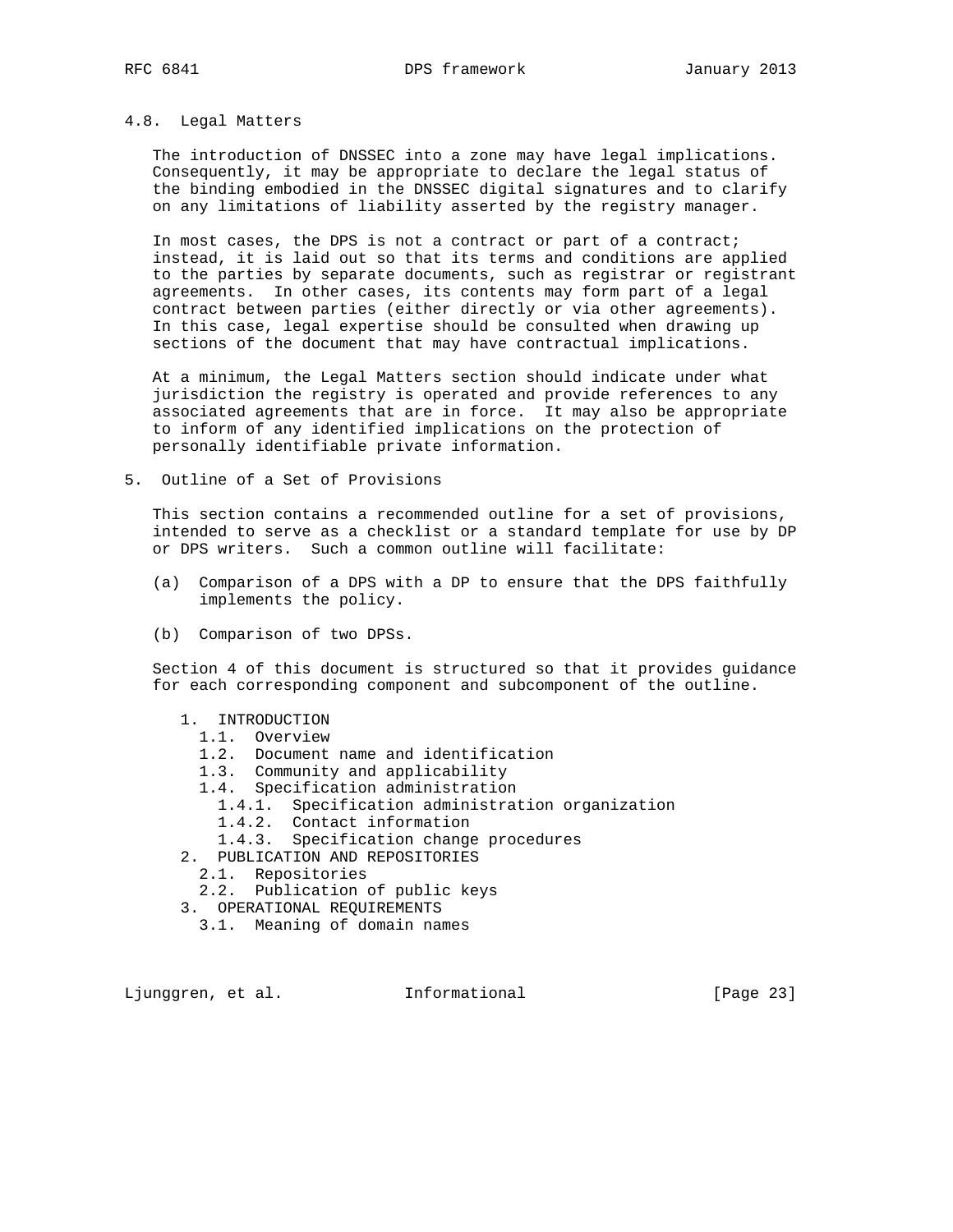- 3.2. Identification and authentication of child zone manager
- 3.3. Registration of delegation signer (DS) resource records
- 3.4. Method to prove possession of private key
	- 3.5. Removal of DS resource records
- 3.5.1. Who can request removal
- 3.5.2. Procedure for removal request
	- 3.5.3. Emergency removal request
	- 4. FACILITY, MANAGEMENT, AND OPERATIONAL CONTROLS
	- 4.1. Physical controls
		- 4.1.1. Site location and construction
		- 4.1.2. Physical access
		- 4.1.3. Power and air conditioning
		- 4.1.4. Water exposures
- 4.1.5. Fire prevention and protection
- 4.1.6. Media storage
- 4.1.7. Waste disposal
	- 4.1.8. Off-site backup
	- 4.2. Procedural controls
		- 4.2.1. Trusted roles
		- 4.2.2. Number of persons required per task
		- 4.2.3. Identification and authentication for each role
		- 4.2.4. Tasks requiring separation of duties
	- 4.3. Personnel controls
		- 4.3.1. Qualifications, experience, and clearance requirements
- 4.3.2. Background check procedures
- 4.3.3. Training requirements
- 4.3.4. Job rotation frequency and sequence
- 4.3.5. Sanctions for unauthorized actions
- 4.3.6. Contracting personnel requirements
- 4.3.7. Documentation supplied to personnel
	- 4.4. Audit logging procedures
		- 4.4.1. Types of events recorded
		- 4.4.2. Frequency of processing log
		- 4.4.3. Retention period for audit log information
		- 4.4.4. Protection of audit log
		- 4.4.5. Audit log backup procedures
- 4.4.6. Audit collection system
- 4.4.7. Vulnerability assessments
	- 4.5. Compromise and disaster recovery
		- 4.5.1. Incident and compromise handling procedures
		- 4.5.2. Corrupted computing resources, software, and/or data
		- 4.5.3. Entity private key compromise procedures
		- 4.5.4. Business continuity and IT disaster recovery capabilities
	- 4.6. Entity termination

Ljunggren, et al. 1nformational 1. [Page 24]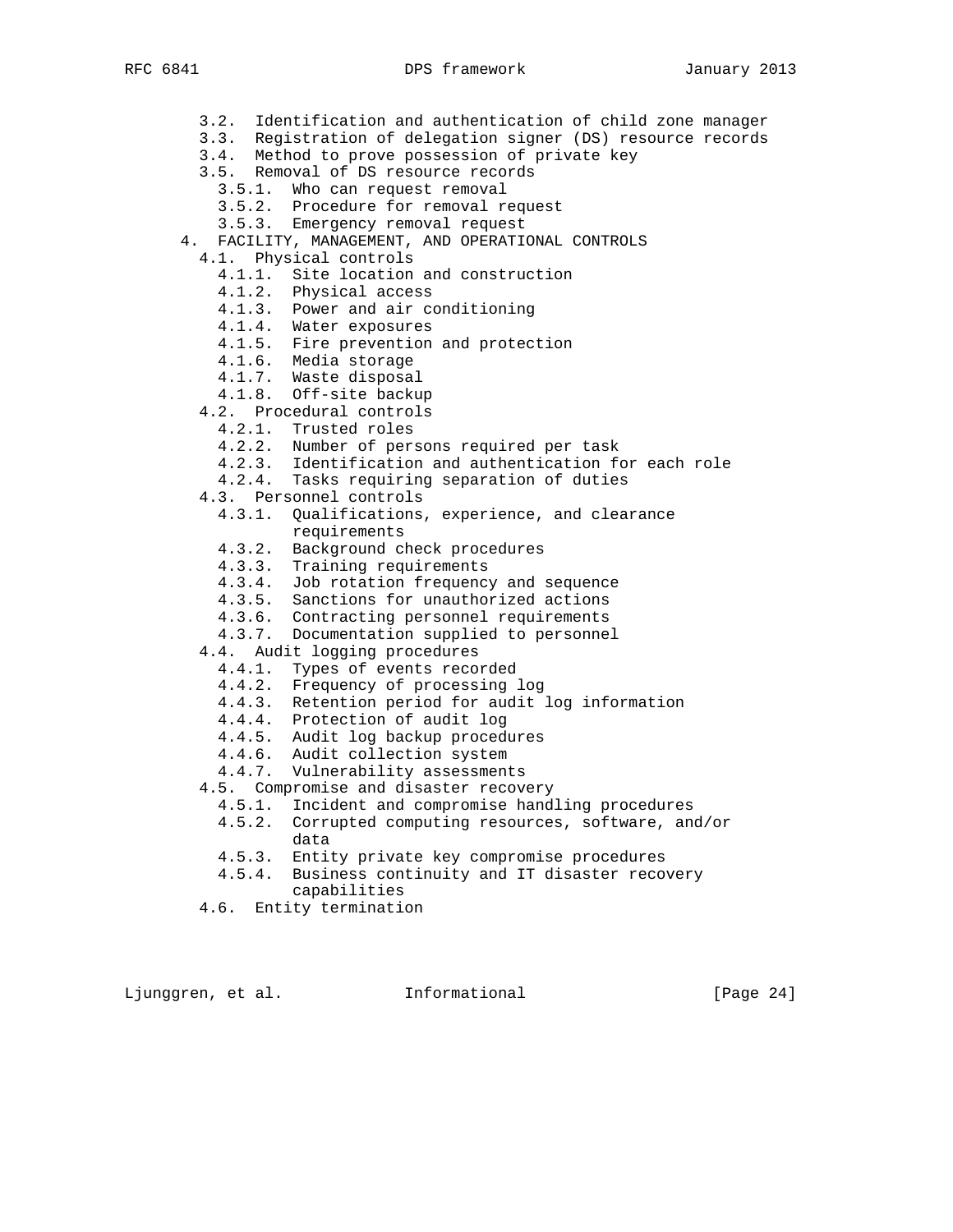5. TECHNICAL SECURITY CONTROLS 5.1. Key pair generation and installation 5.1.1. Key pair generation 5.1.2. Public key delivery 5.1.3. Public key parameters generation and quality checking 5.1.4. Key usage purposes 5.2. Private key protection and cryptographic module engineering controls 5.2.1. Cryptographic module standards and controls 5.2.2. Private key (m-of-n) multi-person control 5.2.3. Private key escrow 5.2.4. Private key backup 5.2.5. Private key storage on cryptographic module 5.2.6. Private key archival 5.2.7. Private key transfer into or from a cryptographic module 5.2.8. Method of activating private key 5.2.9. Method of deactivating private key 5.2.10. Method of destroying private key 5.3. Other aspects of key pair management 5.4. Activation data 5.4.1. Activation data generation and installation 5.4.2. Activation data protection 5.4.3. Other aspects of activation data 5.5. Computer security controls 5.6. Network security controls 5.7. Timestamping 5.8. Life cycle technical controls 6. ZONE SIGNING 6.1. Key lengths, key types, and algorithms 6.2. Authenticated denial of existence 6.3. Signature format 6.4. Key rollover 6.5. Signature lifetime and re-signing frequency 6.6. Verification of resource records 6.7. Resource records time-to-live 7. COMPLIANCE AUDIT 7.1. Frequency of entity compliance audit 7.2. Identity/qualifications of auditor 7.3. Auditor's relationship to audited party 7.4. Topics covered by audit 7.5. Actions taken as a result of deficiency

7.6. Communication of results

8. LEGAL MATTERS

Ljunggren, et al. Informational [Page 25]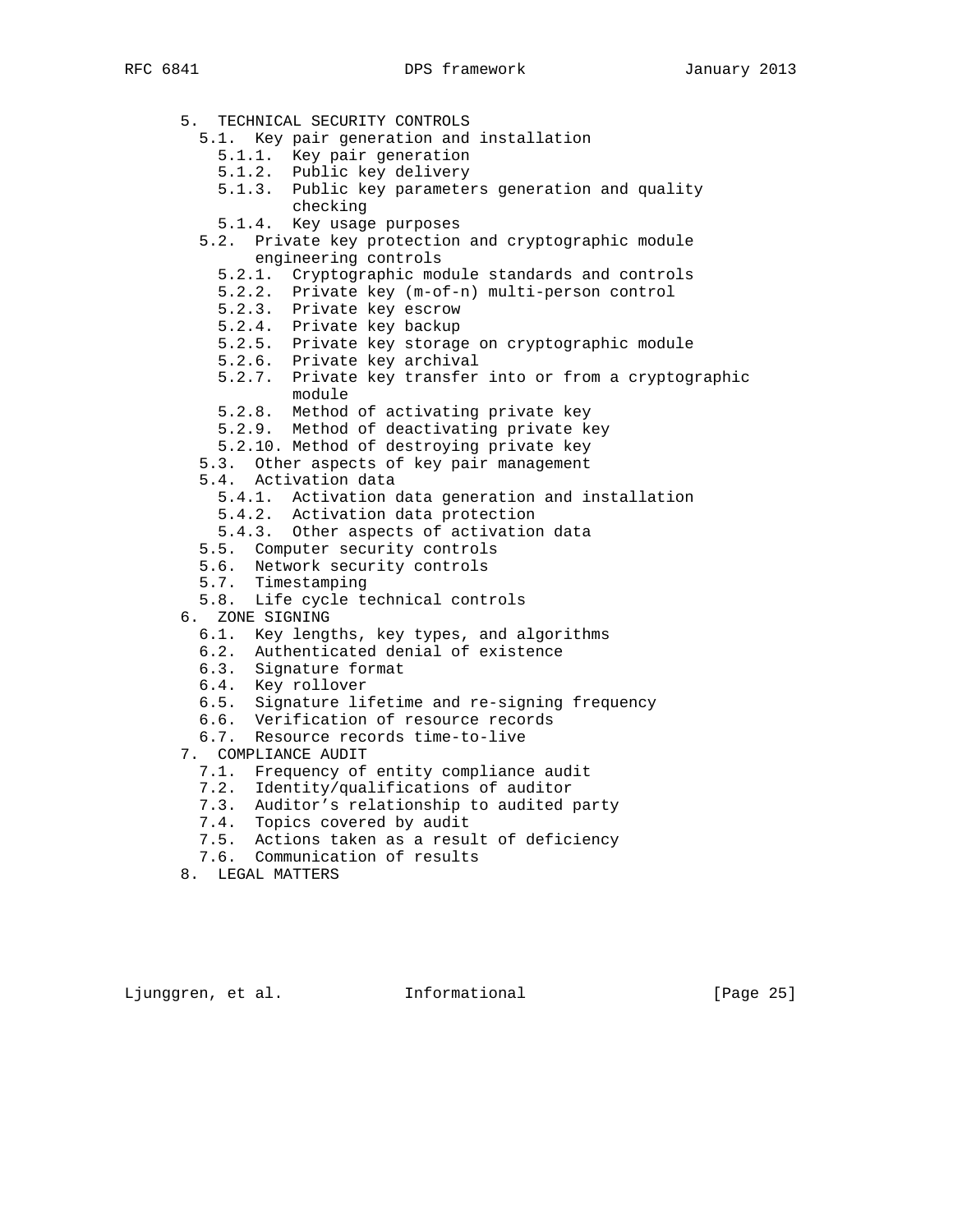6. Security Considerations

 The sensitivity of the information protected by DNSSEC at different tiers in the DNS tree varies significantly. In addition, there are no restrictions as to what types of information (i.e., DNS records) that can be protected using DNSSEC. Each relying party must evaluate its own environment and the chain of trust originating from a trust anchor, the associated threats and vulnerabilities, to determine the level of risk it is willing to accept when relying on DNSSEC protected objects.

7. Acknowledgements

 This document is inspired by RFC 3647 and its predecessor (RFC 2527), and the authors acknowledge the work in the development of these documents.

 In addition, the authors would like to acknowledge the contributions made by Richard Lamb, Jakob Schlyter, and Stephen Morris.

- 8. References
- 8.1. Normative References
	- [RFC4033] Arends, R., Austein, R., Larson, M., Massey, D., and S. Rose, "DNS Security Introduction and Requirements", RFC 4033, March 2005.
	- [RFC4034] Arends, R., Austein, R., Larson, M., Massey, D., and S. Rose, "Resource Records for the DNS Security Extensions", RFC 4034, March 2005.
	- [RFC4035] Arends, R., Austein, R., Larson, M., Massey, D., and S. Rose, "Protocol Modifications for the DNS Security Extensions", RFC 4035, March 2005.
- 8.2. Informative References
	- [FIPS-140-2] NIST, "Security Requirements for Cryptographic Modules", June 2005, <http://csrc.nist.gov/ publications/fips/fips140-2/fips1402.pdf>.
	- [RFC3647] Chokhani, S., Ford, W., Sabett, R., Merrill, C., and S. Wu, "Internet X.509 Public Key Infrastructure Certificate Policy and Certification Practices Framework", RFC 3647, November 2003.

Ljunggren, et al. Informational [Page 26]